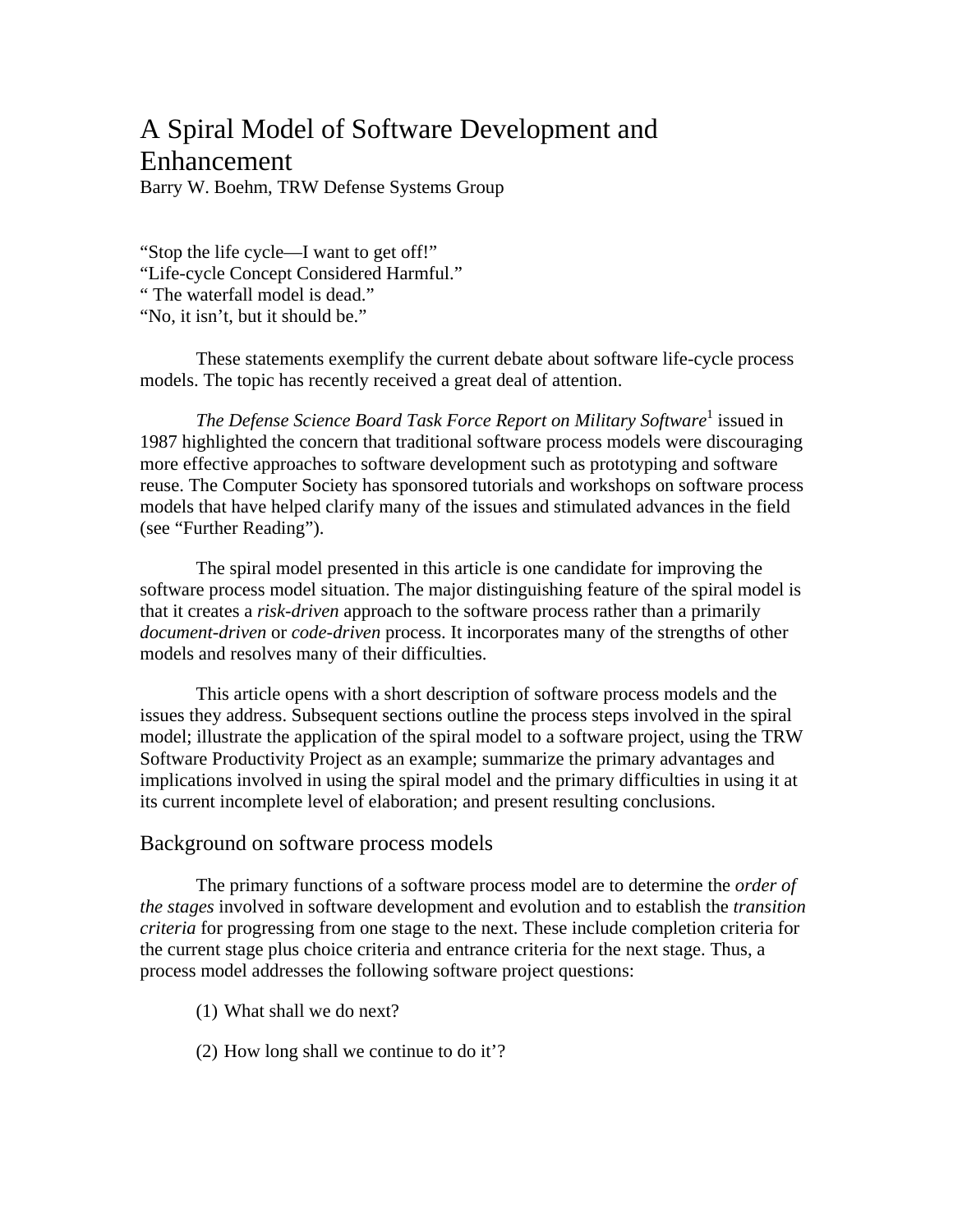Consequently, a process model differs from a software method (often called a methodology) in that a method's primary focus is on how to navigate through each phase (determining data, control, or "uses" hierarchies; partitioning functions; allocating requirements) and how to represent phase products (structure charts; stimulus—response threads; state transition diagrams).

Why are software process models important? Primarily because they provide guidance on the order (phases, increments, prototypes, validation tasks, etc.) in which a project should carry out its major tasks. Many software projects, as the next section shows, have come to grief because they pursued their various development and evolution phases in the wrong order.

**Evolution of process models.** Before concentrating in depth on the spiral model, we should take a look at a number of others: the code-and-fix model, the stage-wise model, the waterfall model, the evolutionary development model, and the transform model.

*The code-and-fix model.* The basic model used in the earliest days of software development contained two steps:

(1) Write some code.

(2) Fix the problems in the code.

Thus, the order of the steps was to do some coding first and to think about the requirements, design, test, and maintenance later. This model has three primary difficulties:

(a) After a number of fixes, the code became so poorly structured that subsequent fixes were very expensive. This underscored the need for a design phase prior to coding.

(b) Frequently, even well-designed software was such a poor match to users' needs that it was either rejected outright or expensively redeveloped. This made the need for a requirements phase prior to design evident.

(c) Code was expensive to fix because of poor preparation for testing and modification. This made it clear that explicit recognition of these phases, as well as test and evolution planning and preparation tasks in the early phases, were needed.

*The stagewise and waterfall models.* As early as 1956, experience on large software systems such as the Semi-Automated Ground Environment (SAGE) had led to the recognition of these problems and to the development of a stagewise model<sup>2</sup> to address them. This model stipulated that software be developed in successive stages (operational plan, operational specifications, coding specifications, coding, parameter testing, assembly testing, shakedown, and system evaluation).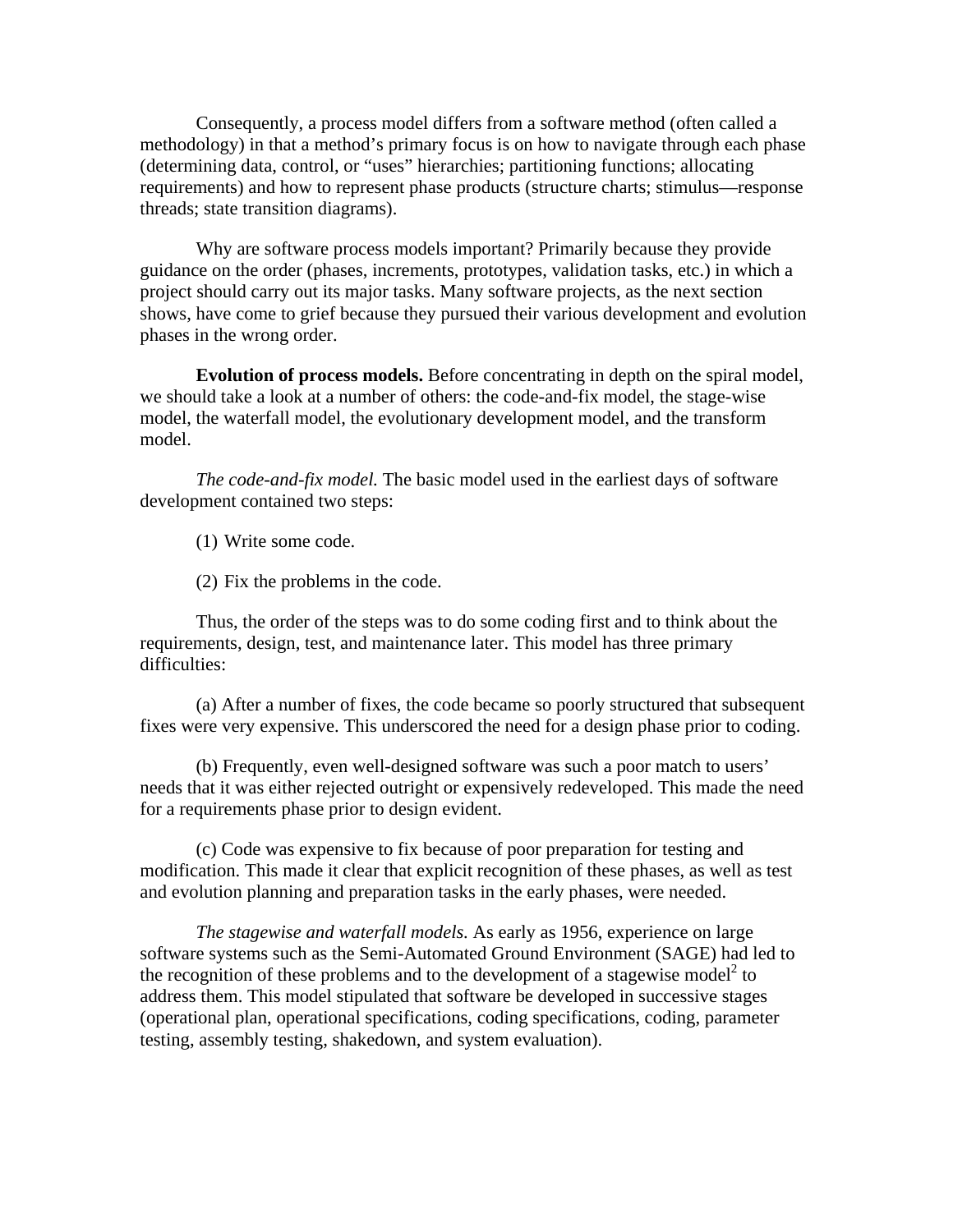The waterfall model, $3$  illustrated in Figure 1, was a highly influential 1970 refinement of the stagewise model. It provided two primary enhancements to the stagewise model:

- (1) Recognition of the feedback loops between stages, and a guideline to confine the feedback loops to successive stages to minimize the expensive rework involved in feedback across many stages.
- (2) An initial incorporation of prototyping in the software life cycle, via a "build it twice" step running in parallel with requirements analysis and design.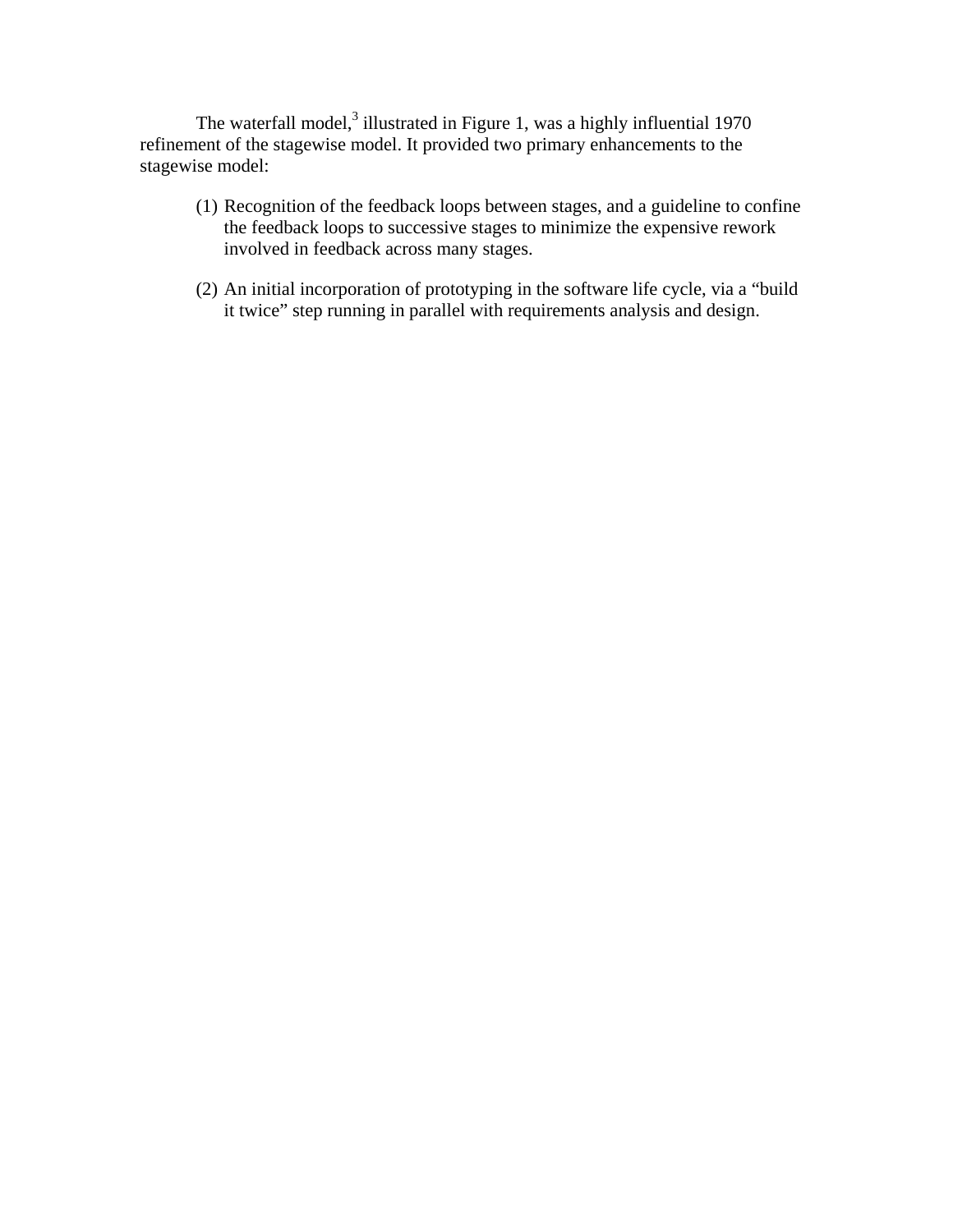

#### **Figure 1. The waterfall model of the software life cycle.**

The waterfall model's approach helped eliminate many difficulties previously encountered on software projects. The waterfall model has become the basis for most software acquisition standards in government and industry. Some of its initial difficulties have been addressed by adding extensions to cover incremental development, parallel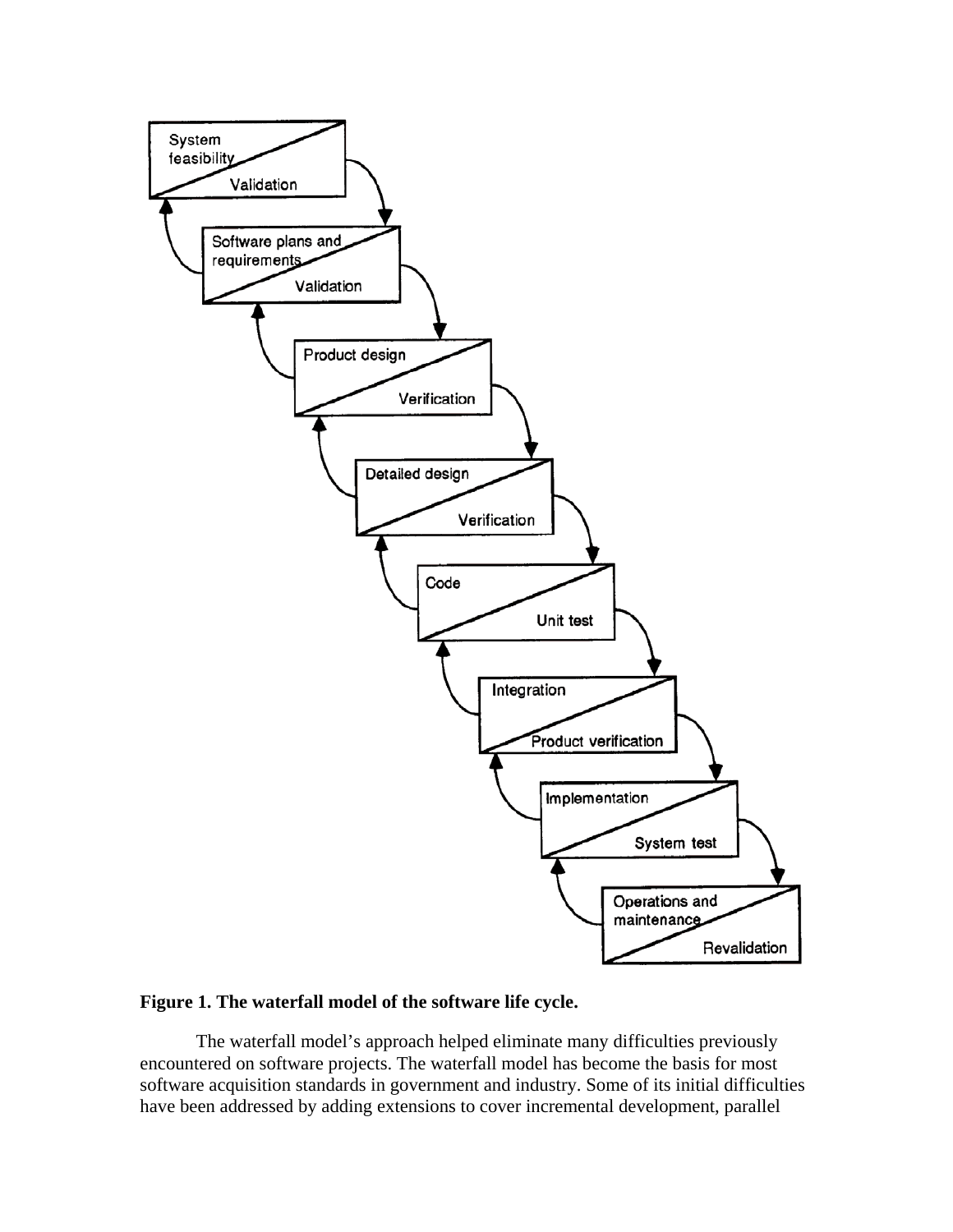developments, program families, accommodation of evolutionary changes, formal software development and verification, and stagewise validation and risk analysis.

However, even with extensive revisions and refinements, the waterfall model's basic scheme has encountered some more fundamental difficulties, and these have led to the formulation of alternative process models.

A primary source of difficulty with the waterfall model has been its emphasis on fully elaborated documents as completion criteria for early requirements and design phases. For some classes of software, such as compilers or secure operating systems, this is the most effective way to proceed. However, it does not work well for many classes of software, particularly interactive end-user applications. Document-driven standards have pushed many projects to write elaborate specifications of poorly understood user interfaces and decision support functions, followed by the design and development of large quantities of unusable code.

These projects are examples of how waterfall-model projects have come to grief by pursuing stages in the wrong order. Furthermore, in areas supported by fourthgeneration languages (spreadsheet or small business applications), it is clearly unnecessary to write elaborate specifications for one's application before implementing it.

*The evolutionary development model.* The above concerns led to the formulation of the *evolutionary development* model,<sup>4</sup> whose stages consist of expanding increments of an operational software product, with the directions of evolution being determined by operational experience.

The evolutionary development model is ideally matched to a fourth-generation language application and well matched to situations in which users say, "I can't tell you what I want, but I'll know it when I see it." It gives users a rapid initial operational capability and provides a realistic operational basis for determining subsequent product improvements.

Nonetheless, evolutionary development also has its difficulties. It is generally difficult to distinguish it from the old code-and-fix model, whose spaghetti code and lack of plan-fling were the initial motivation for the waterfall model. It is also based on the often-unrealistic assumption that the user's operational system will be flexible enough to accommodate unplanned evolution paths. This assumption is unjustified in three primary circumstances:

- (1) Circumstances in which several independently evolved applications must subsequently be closely integrated.
- (2) "Information-sclerosis" cases, in which temporary workarounds for software deficiencies increasingly solidify into unchangeable constraints on evolution. The following comment is a typical example: "It's nice that you could change those equip-ment codes to make them more intelligible for us, but the Codes Committee just met and established the current codes as company standards."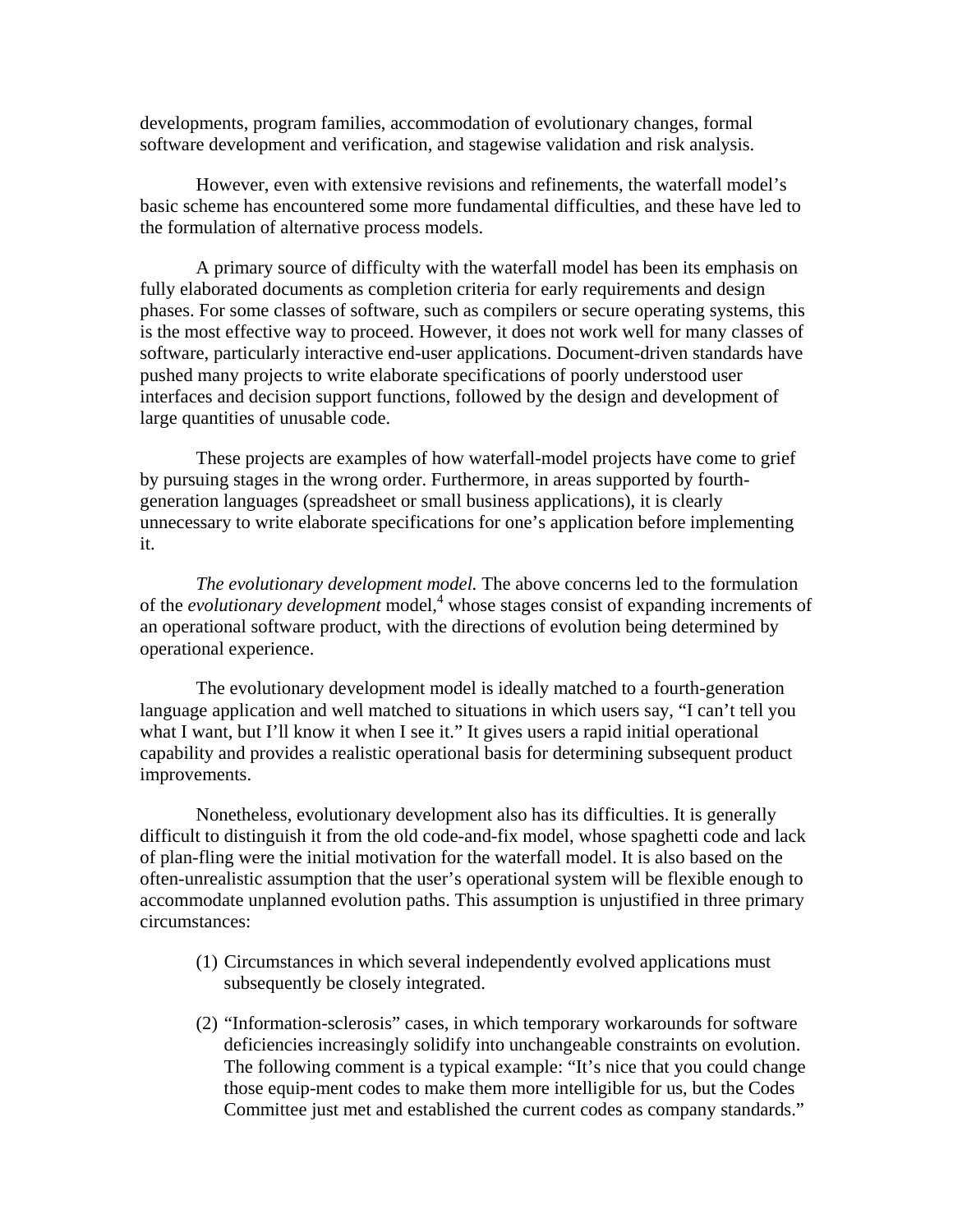(3) Bridging situations, in which the new software is incrementally replacing a large existing system. If the existing system is poorly modularized, it is difficult to provide a good sequence of "bridges" between the old software and the expanding increments of new software.

Under such conditions, evolutionary development projects have come to grief by pursuing stages in the wrong order: evolving a lot of hard-to-change code before addressing long-range architectural and usage considerations.

*The transform model.* The "spaghetti code" difficulties of the evolutionary development and code-and-fix models can also become a difficulty in various classes of waterfall-model applications, in which code is optimized for performance and becomes increasingly hard to modify. The transform model<sup>5</sup> has been proposed as a solution to this dilemma.

The transform model assumes the existence of a capability to automatically convert a formal specification of a software product into a program satisfying the specification. The steps then prescribed by the transform model are

- a formal specification of the best initial understanding of the desired product;
- automatic transformation of the specification into code;
- an iterative loop, if necessary, to improve the performance of the resulting code by giving optimization guidance to the transformation system;
- exercise of the resulting product; and
- an outer iterative loop to adjust the specification based on the resulting operational experience, and to rederive, reoptimize, and exercise the adjusted software product.

The transform model thus bypasses the difficulty of having to modify code that has be-come poorly structured through repeated reoptimizations, since the modifications are made to the specification. It also avoids the extra time and expense involved in the inter-mediate design, code, and test activities.

Still, the transform model has various difficulties. Automatic transformation capabilities are only available for small products in a few limited areas: spreadsheets, small fourth-generation language applications, and limited computer science domains. The transform model also shares some of the difficulties of the evolutionary development model, such as the assumption that users' operational systems will always be flexible enough to support unplanned evolution paths. Additionally, it would face a formidable knowledge-base-maintenance problem in dealing with the rapidly increasing and evolving supply of reusable software components and commercial software products. (Simply consider the problem of tracking the costs, performance, and features of all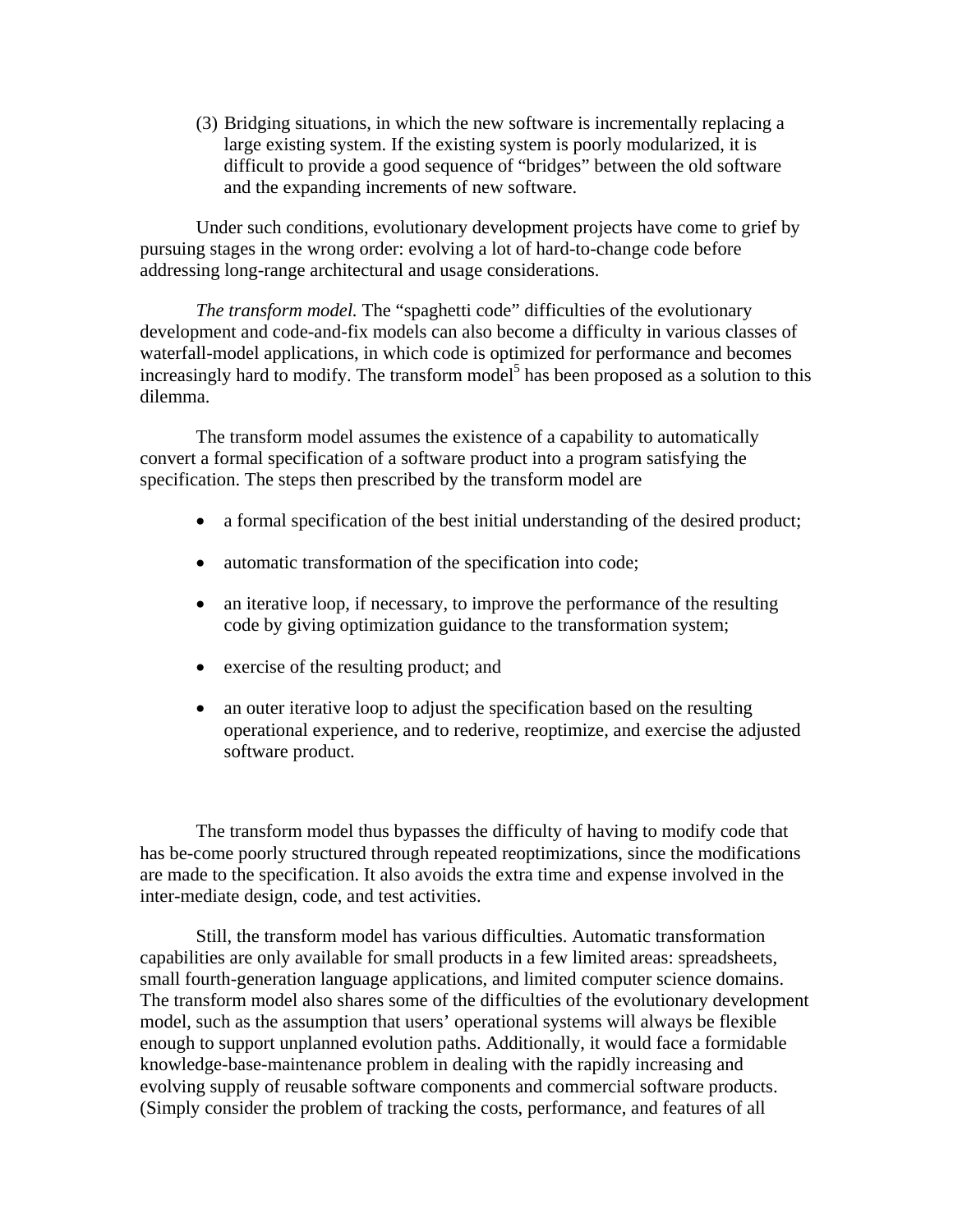commercial database management systems, and automatically choosing the best one to implement each new or changed specification.)

# The spiral model

The spiral model of the software process (see Figure 2) has been evolving for several years, based on experience with various refinements of the waterfall model as applied to large government software projects. As will be discussed, the spiral model can accommodate most previous models as special cases and further provides guidance as to which combination of previous models best fits a given software situation. Development of the TRW Software Productivity System (TRW-SPS), described in the next section, is its most complete application to date.



#### **Figure 2. Spiral model of the software process.**

The radial dimension in Figure 2 represents the cumulative cost incurred in accomplishing the steps to date; the angular dimension represents the progress made in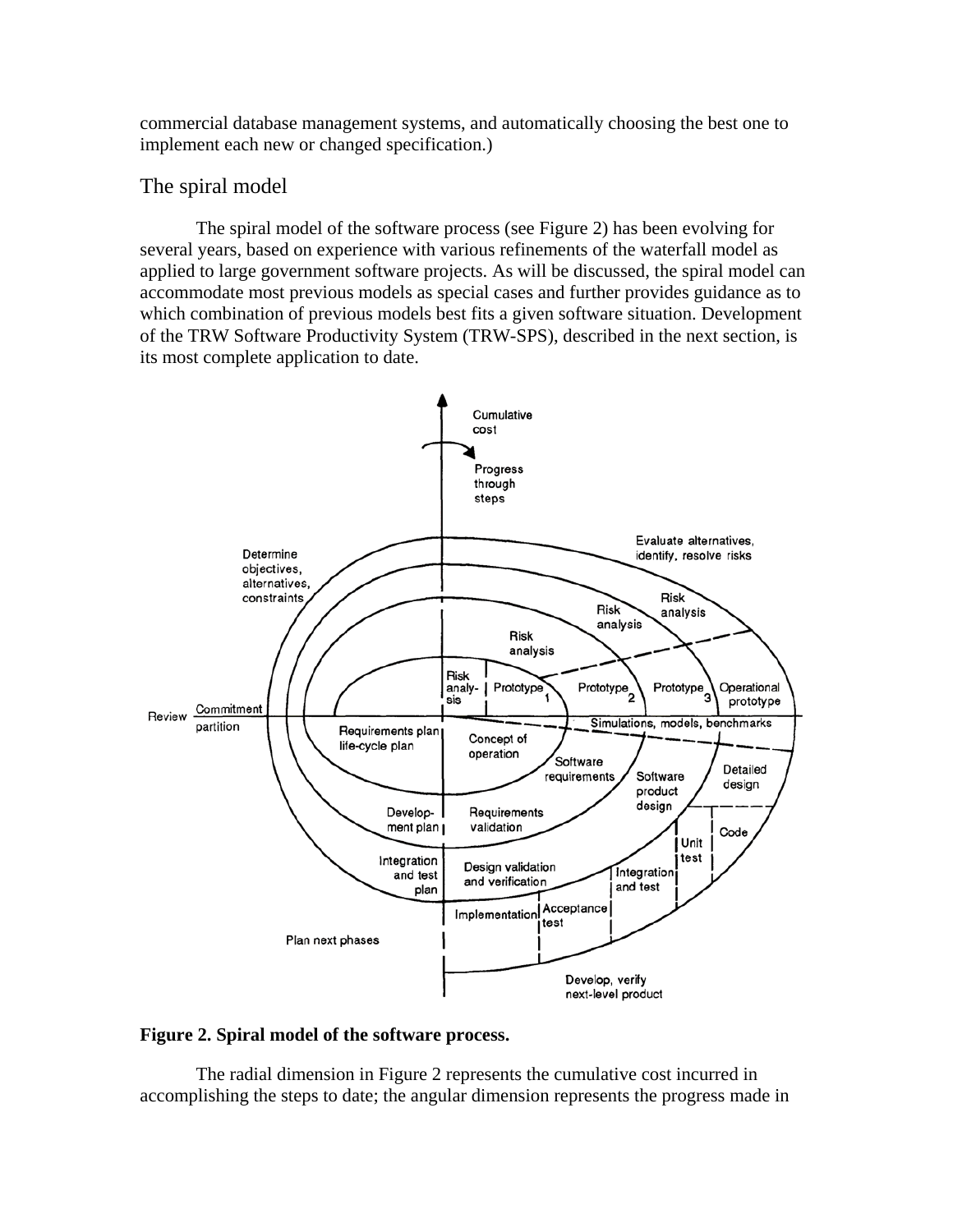completing each cycle of the spiral. (The model reflects the underlying concept that each cycle involves a progression that addresses the same sequence of steps, for each portion of the product and for each of its levels of elaboration, from an overall concept of operation document down to the coding of each individual program.) Note that some artistic license has been taken with the increasing cumulative cost dimension to enhance legibility of the steps in Figure 2.

**A typical cycle of the spiral.** Each cycle of the spiral begins with the identification of

- the objectives of the portion of the product being elaborated (performance, functionality, ability to accommodate change, etc.);
- the alternative means of implementing this portion of the product (design  $A$ , design B, reuse, buy, etc.); and
- the constraints imposed on the application of the alternatives (cost, schedule, inter-face, etc.).

The next step is to evaluate the alternatives relative to the objectives and constraints. Frequently, this process will identify areas of uncertainty that are significant sources of project risk. If so, the next step should involve the formulation of a costeffective strategy for resolving the sources of risk. This may involve prototyping, simulation, benchmarking, reference checking, administering user questionnaires, analytic modeling, or combinations of these and other risk resolution techniques.

Once the risks are evaluated, the next step is determined by the relative remaining risks. If performance or user-interface risks strongly dominate program development or internal interface-control risks, the next step may be an evolutionary development one: a minimal effort to specify the overall nature of the product, a plan for the next level of prototyping, and the development of a more detailed prototype to continue to resolve the ma-jor risk issues.

If this prototype is operationally useful and robust enough to serve as a low-risk base for future product evolution, the subsequent risk-driven steps would be the evolving series of evolutionary prototypes going toward the right in Figure 2. In this case, the option of writing specifications would be addressed but not exercised. Thus, risk considerations can lead to a project implementing only a subset of all the potential steps in the model.

On the other hand, if previous prototyping efforts have already resolved all of the performance or user-interface risks, and program development or interface-control risks dominate, the next step follows the basic waterfall approach (concept of operation, software requirements, preliminary design, etc. in Figure 2), modified as appropriate to incorporate incremental development. Each level of software specification in the figure is then followed by a validation step and the preparation of plans for the succeeding cycle.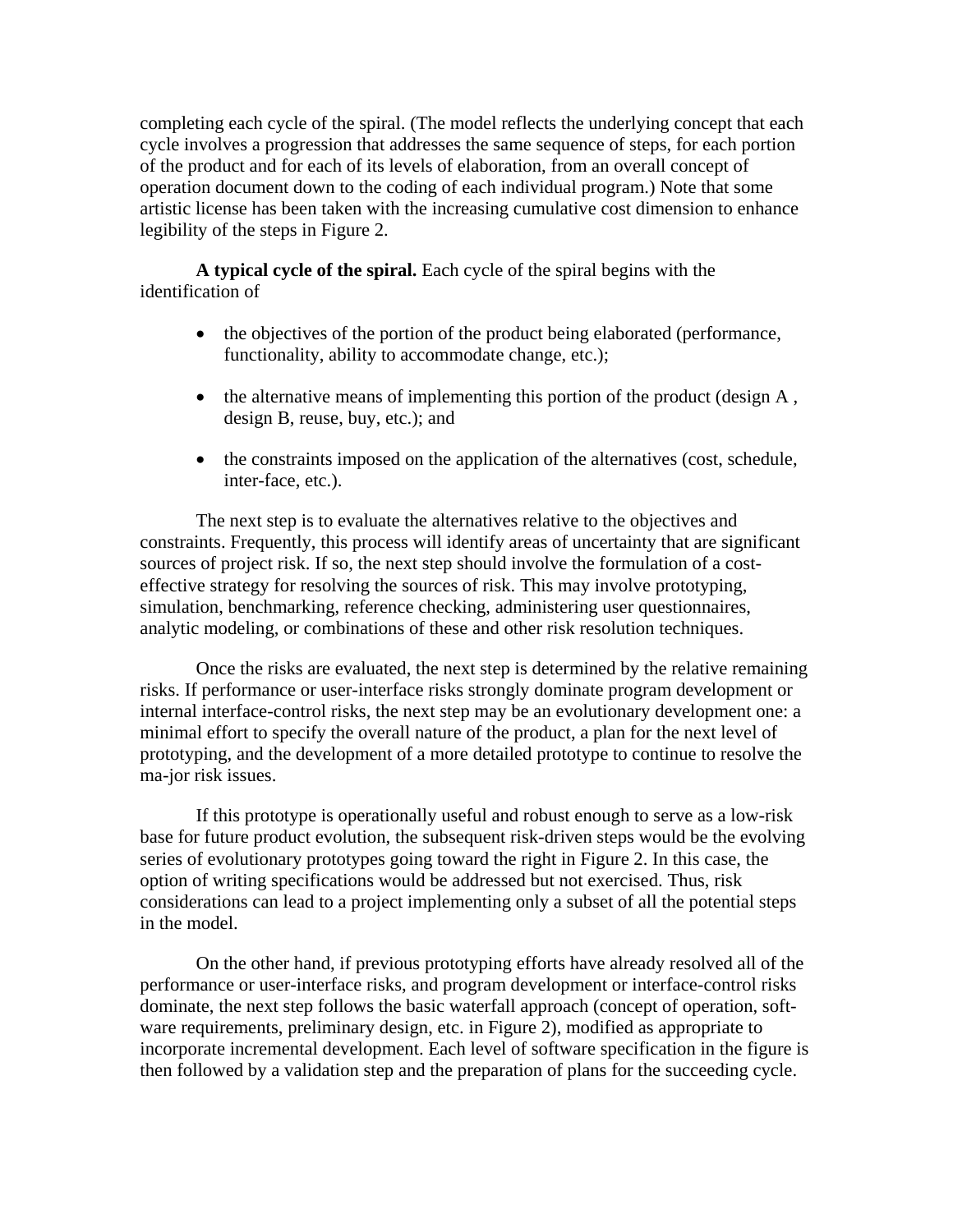In this case, the options to prototype, simulate, model, and so on are addressed but not exercised, leading to the use of a different subset of steps.

This risk-driven subsetting of the spiral model steps allows the model to accommodate any appropriate mixture of a specification-oriented, prototype-oriented, simulation-oriented, automatic transformation-oriented, on other approach to software development. In such cases, the appropriate mixed strategy is chosen by considering the relative magnitude of the program risks and the relative effectiveness of the various techniques in resolving the risks. In a similar way, risk-management considerations can determine the amount of time and effort that should be devoted to such other project activities as plan-fling, configuration management, quality assurance, formal verification, and testing. In particular, risk-driven specifications (as discussed in the next section) can have varying degrees of completeness, formality, and granularity, depending on the relative risks of doing too little or too much specification.

An important feature of the spinal model, as with most other models, is that each cycle is completed by a review involving the primary people or organizations concerned with the product. This review covers all products developed during the previous cycle, including the plans for the next cycle and the resources required to carry them out. The review's major objective is to ensure that all concerned parties are mutually committed to the approach for the next phase.

The plans for succeeding phases may also include a partition of the product into increments for successive development or components to be developed by individual organizations or persons. For the latter case, visualize a series of parallel spinal cycles, one for each component, adding a third dimension to the concept presented in Figure 2. For example, separate spirals can be evolving for separate software components or increments. Thus, the review-and-commitment step may range from an individual walkthrough of the design of a single programmer's component to a major requirements review involving developer, customer, user, and maintenance organizations.

**Initiating and terminating the spiral.** Four fundamental questions arise in considering this presentation of the spiral model:

- (1) How does the spiral ever get started?
- (2) How do you get off the spiral when it is appropriate to terminate a project early?
- (3) Why does the spiral end so abruptly?
- (4) What happens to software enhancement (or maintenance)?

The answers to these questions involve an observation that the spinal model applies equally well to development or enhancement efforts. In either case, the spiral gets started by a hypothesis that a particular operational mission (or set of missions) could be improved by a software effort. The spiral process then involves a test of this hypothesis: at any time, if the hypothesis fails the test (for example, if delays cause a software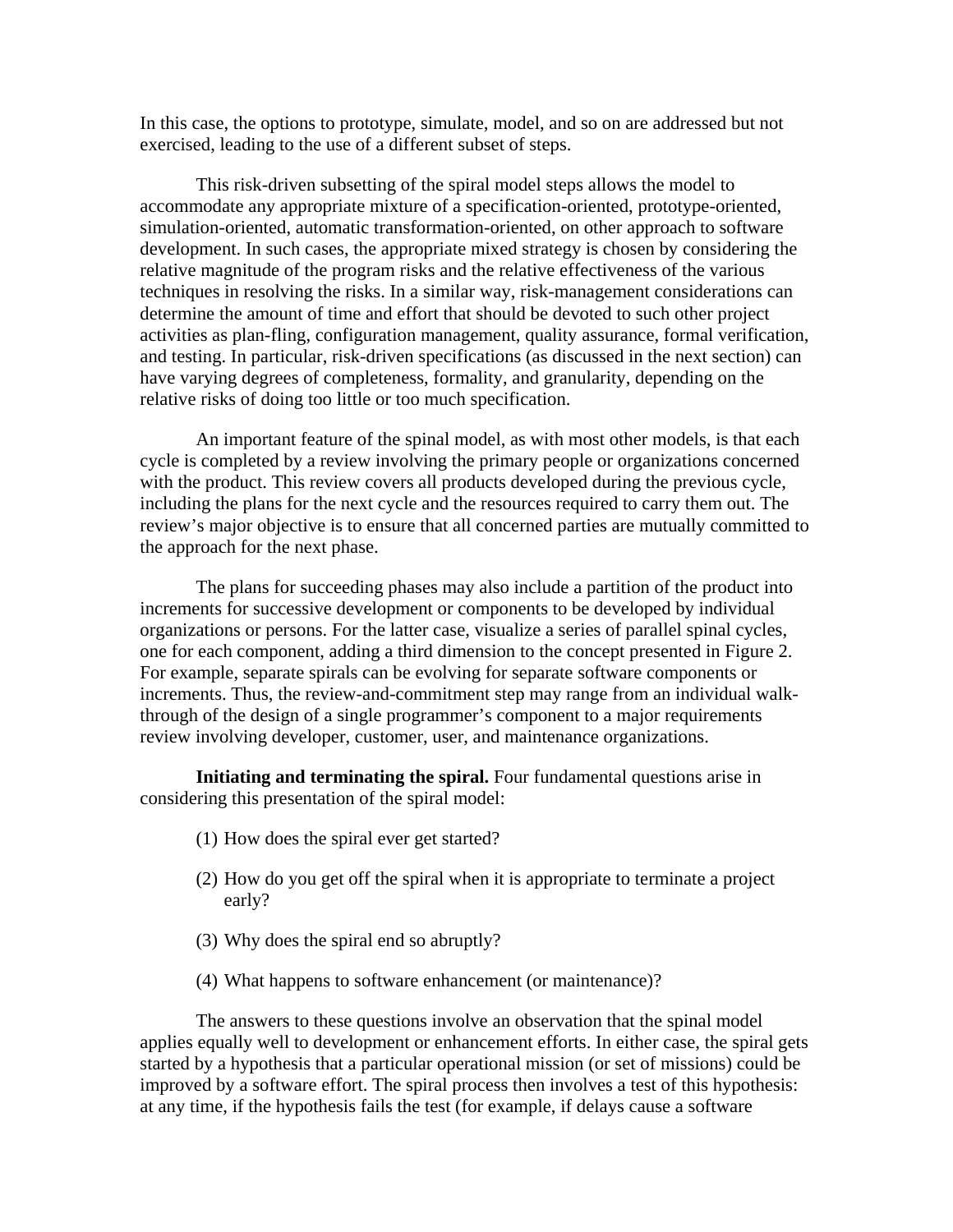product to miss its market window, or if a superior commercial product becomes available), the spirat is terminated. Otherwise, it terminates with the installation of new on modified soft-ware, and the hypothesis is tested by observing the effect on the operational mission. Usually, experience with the operational mission leads to further hypotheses about software improvements, and a new maintenance spiral is initiated to test the hypothesis. Initiation, termination, and iteration of the tasks and products of previous cycles are thus implicitly defined in the spiral model (although they're not included in Figure 2 to simplify its presentation).

# Using the spiral model

The various rounds and activities involved in the spinal model are best understood through use of an example. The spiral model was used in the definition and development of the TRW Software Productivity System (TRW-SPS), an integrated software engineering environment.<sup>6</sup> The initial mission opportunity coincided with a corporate initiative to improve productivity in all appropriate corporate operations and an initial hypothesis that software engineering was an attractive area to investigate. This led to a small, extra "Round 0" circuit of the spiral to determine the feasibility of increasing software productivity at a reasonable corporate cost. (Very large or complex software projects will frequently precede the "concept of operation" round of the spiral with one on more smaller rounds to establish feasibility and to reduce the range of alternative solutions quickly and inexpensively.)

Tables 1, 2, and 3 summarize the application of the spiral model to the first three rounds of defining the SPS. The major features of each round are subsequently discussed and are followed by some examples from later rounds, such as preliminary and detailed design.

| Objectives             | Significantly increase software productivity                  |
|------------------------|---------------------------------------------------------------|
| Constraints            | At reasonable cost                                            |
|                        | Within context of TRW culture                                 |
|                        | • Government contracts, high tech, people oriented, security  |
| Alternatives           | Management: Project organization, policies, planning, control |
|                        | Personnel: Staffing, incentives, training                     |
|                        | Technology: Tools, workstations, methods, reuse               |
|                        | Facilities: Offices, communications                           |
| <b>Risks</b>           | May be no high-leverage improvements                          |
|                        | Improvements may violate constraints                          |
| Risk resolution        | Internal surveys                                              |
|                        | Analyze cost model                                            |
|                        | Analyze exceptional projects                                  |
|                        | Literature search                                             |
| <b>Risk resolution</b> | Some alternatives infeasible                                  |
| results                | • Single time-sharing system: Security                        |
|                        | Mix of alternatives can produce significant gains             |

| Table 1. Spiral model usage: TRW Software Productivity System, Round 0 |  |  |  |
|------------------------------------------------------------------------|--|--|--|
|                                                                        |  |  |  |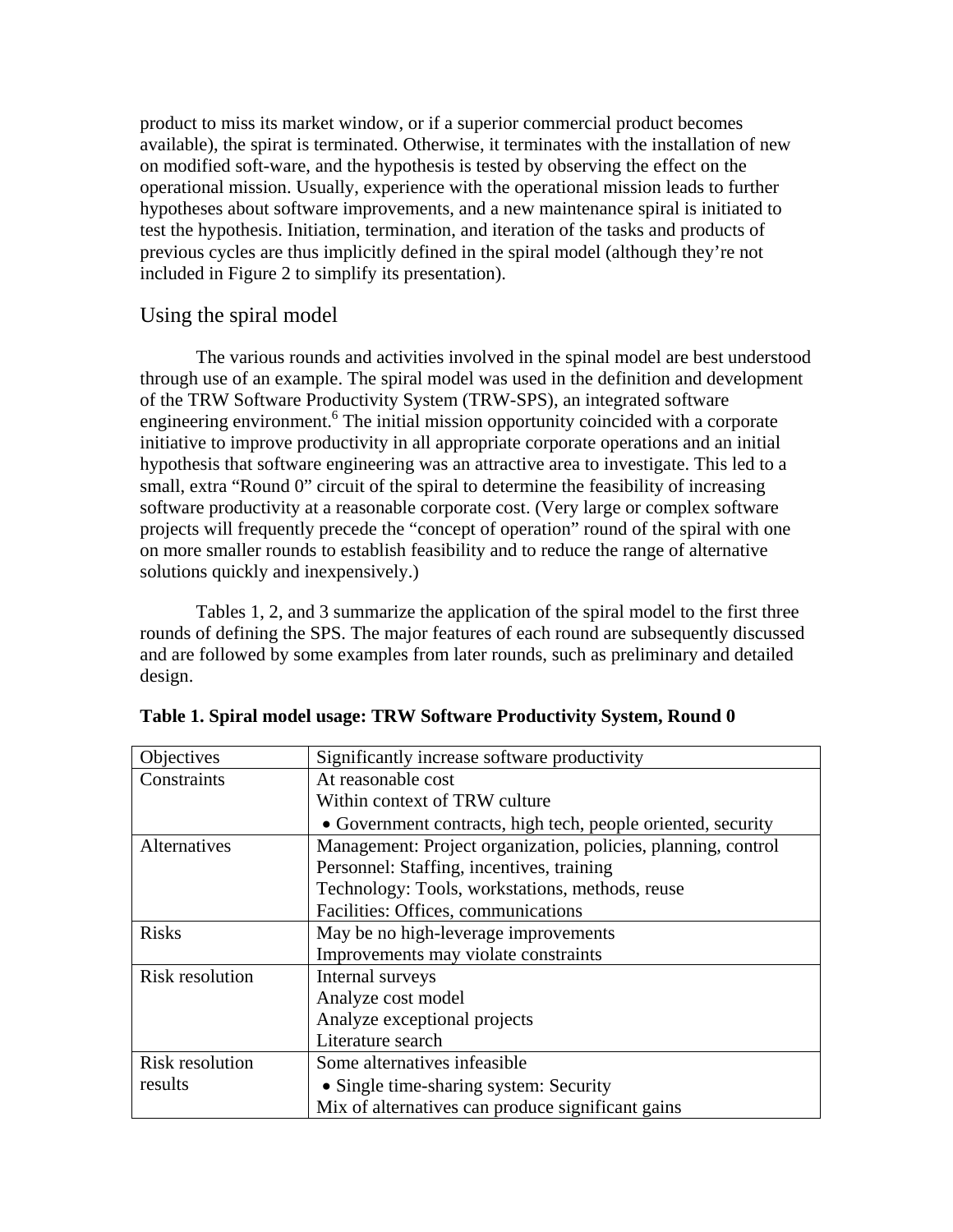|                     | • Factor of two in five years                    |
|---------------------|--------------------------------------------------|
|                     | Need further study to determine best mix         |
| Plan for next phase | Six-person task force for six months             |
|                     | More extensive surveys and analysis              |
|                     | • Internal, external, economic                   |
|                     | Develop concept of operation, economic rationale |
| Commitment          | Fund next phase                                  |

**Round 0: Feasibility study.** This study involved five part-time participants over a two-to-three-month period. As indicated in Table 1 , the objectives and constraints were expressed at a very high level and in qualitative terms like "significantly increase," "at reasonable cost," etc.

Some of the alternatives considered, primarily those in the "technology" area, could lead to development of a software product, but the possible attractiveness of a number of non-software alternatives in the management, personnel, and facilities areas could have led to a conclusion not to embank on a software development activity.

The primary risk areas involved possible situations in which the company would invest a good deal only to find that

- Resulting productivity gains were not significant
- Potentially high-leverage improvements were not compatible with some aspects of the "TRW culture"

The risk-resolution activities undertaken in Round 0 were primarily surveys and analyses, including structured interviews of software developers and managers; an initial analysis of productivity leverage factors identified by the constructive cost model  $(COCOMO)$ ;<sup>7</sup> and an analysis of previous projects at TRW exhibiting high levels of productivity.

The risk analysis results indicated that significant productivity gains could be achieved at a reasonable cost by pursuing an integrated set of initiatives in the four major areas. However, some candidate solutions, such as a software support environment based on a single, corporate, maxicomputer-based time-sharing system, were found to be in conflict with TRW constraints requiring support of different levels of security-classified projects. Thus, even at a very high level of generality of objectives and constraints, Round 0 was able to answer basic feasibility questions and eliminate significant classes of candidate solutions.

The plan for Round 1 involved commitment of 12 man-months compared to the two man-months invested in Round 0 (during these rounds, all participants were parttime). Round 1 here corresponded fairly well to the initial round of the spinal model shown in Figure 2, in that its intent was to produce a concept of operation and a basic life-cycle plan for implementing whatever preferred alternative emerged.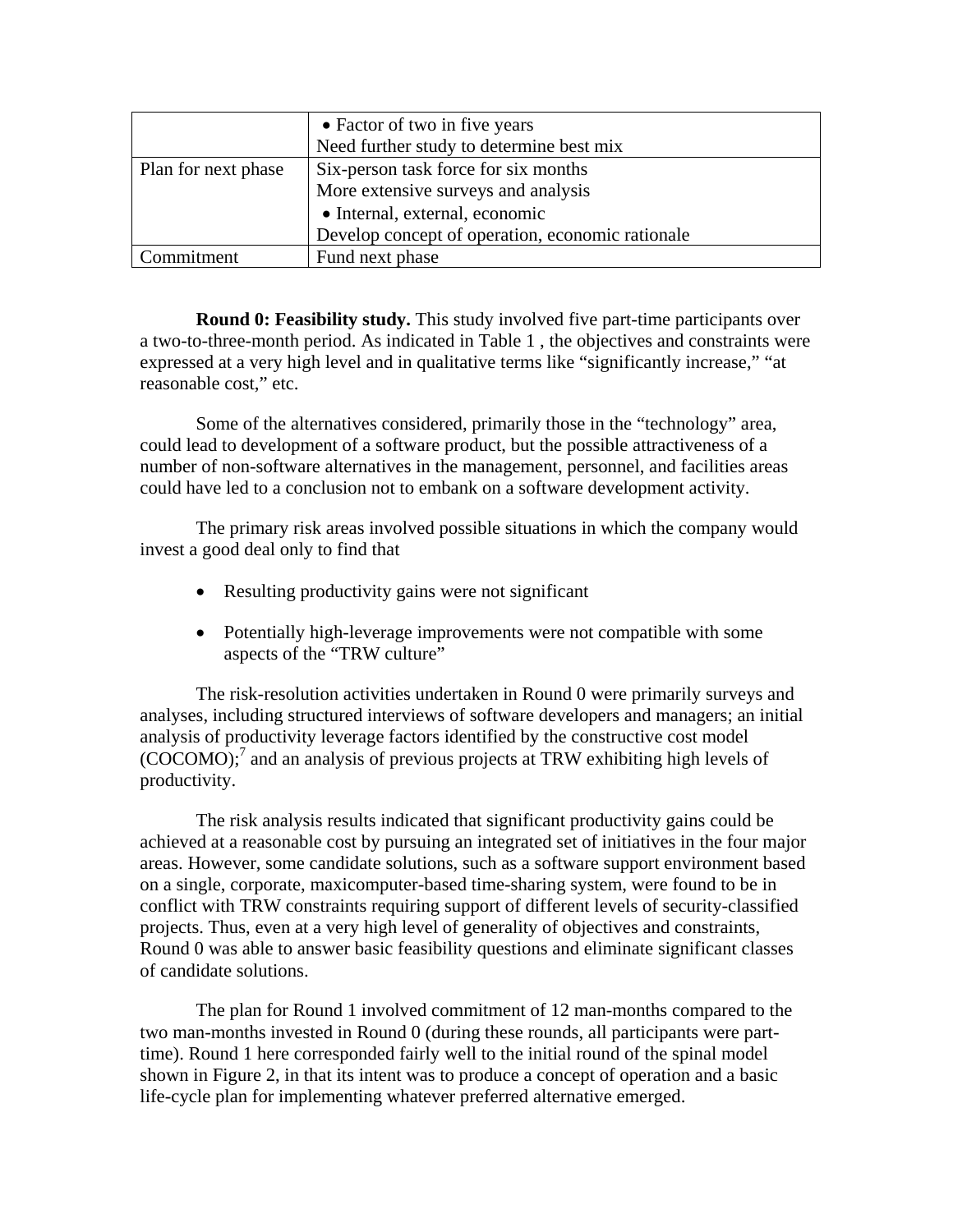| Objectives             | Double software productivity in five years                    |
|------------------------|---------------------------------------------------------------|
| Constraints            | \$10,000 per person investment                                |
|                        | Within context of TRW culture                                 |
|                        | • Government contracts, high tech, people oriented, security  |
|                        | Preference for TRW products                                   |
| <b>Alternatives</b>    | Office: Private/modular/                                      |
|                        | Communication: LAN/star/concentrators/                        |
|                        | Terminals: Private/shared; smart/dumb                         |
|                        | Tools: SREM/PSL-PSA/; PDL/SADT/                               |
|                        | CPU: IBM/DEC/CDC/                                             |
| <b>Risks</b>           | May miss high-leverage options                                |
|                        | TRW LAN price/performance                                     |
|                        | <b>Workstation cost</b>                                       |
| <b>Risk resolution</b> | Extensive external surveys, visits                            |
|                        | TRW LAN benchmarking                                          |
|                        | Workstation price projections                                 |
| <b>Risk resolution</b> | Operations concept: Private offices, TRW LAN, personal        |
| results                | terminals, VAX                                                |
|                        | Begin with primarily dumb terminals; experiment with smart    |
|                        | workstations                                                  |
|                        | Defer operating system, tools selection                       |
| Plan for next phase    | Partition effort into software development environment (SDE), |
|                        | facilities, management                                        |
|                        | Develop first-cut, prototype SDE                              |
|                        | • Design-to-cost: 15-person team for one year                 |
|                        | Plan for external usage                                       |
| Commitment             | Develop prototype SDE                                         |
|                        | Commit an upcoming project to use SDE                         |
|                        | Commit the SDE to support the project                         |
|                        | Form representative steering group                            |

# **Table 2. Spiral model usage: TRW Software Productivity System, Round 1**

**Round 1: Concept of operations.** Table 2 summarizes Round 1 of the spinal along the lines given in Table 1 for Round 0. The features of Round 1 compare to those of Round 0 as follows:

- The level of investment was greater (12 versus 2 man-months).
- The objectives and constraints were more specific ("double software" productivity in five years at a cost of \$10,000 a person" versus "significantly increase productivity at a reasonable cost").
- Additional constraints surfaced, such as the preference for TRW products [particularly, a TRW-developed local area network (LAN) system].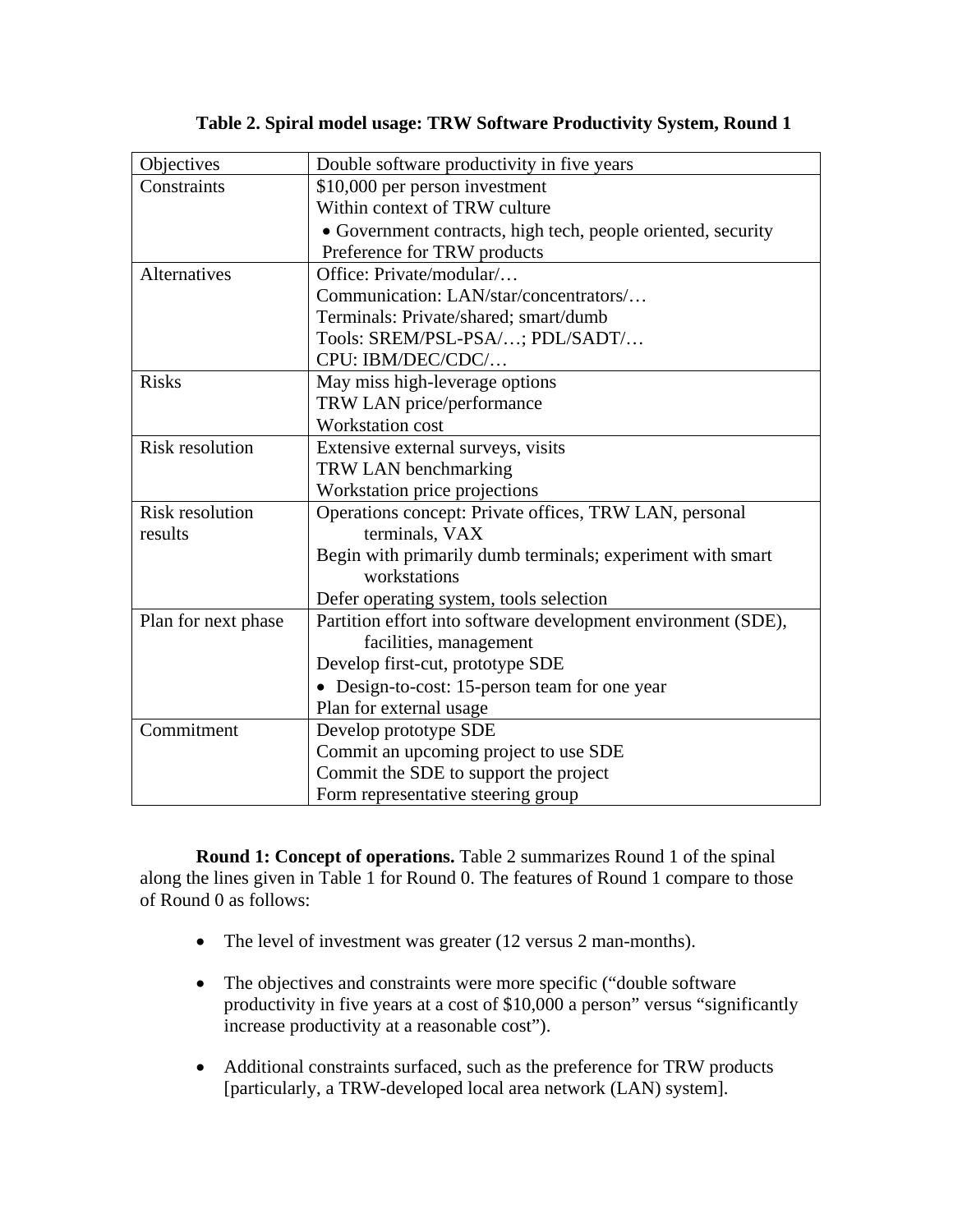- The alternatives were more detailed ("SREM, PSL/PSA on SADT, as requirements tools, etc." versus "tools"; "private/shared" terminals, "smart/dumb" terminals versus "workstations").
- The risk areas identified were more specific ("TRW LAN price-performance" within a \$10,000-per-person investment constraint" versus "improvements may violate reasonable-cost constraint").
- The risk-resolution activities were more extensive (including the benchmarking and analysis of a prototype TRW LAN being developed for another project).
- The result was a fairly specific operational concept document, involving private of-flees tailored to software work patterns and personal terminals connected to VAX superminis via the TRW LAN. Some choices were specifically deferred to the next round, such as the choice of operating system and specific tools.
- The life-cycle plan and the plan for the next phase involved a partitioning into separate activities to address management improvements, facilities development, and development of the first increment of a software development environment.
- The commitment step involved more than just an agreement with the plan. It committed to apply the environment to an upcoming 100-person testbed software project and to develop an environment focusing on the testbed project's needs. It also specified forming a representative steering group to ensure that the separate activities were well-coordinated and that the environment would not be overly optimized around the testbed project.

Although the plan recommended developing a prototype environment, it also recommended that the project employ requirements specifications and design specifications in a risk-driven way. Thus, the development of the environment followed the succeeding rounds of the spiral model.

| Objectives   | User-friendly system                               |
|--------------|----------------------------------------------------|
|              | Integrated software, office-automation tools       |
|              | Support all project personnel                      |
|              | Support all life-cycle phases                      |
| Constraints  | Customer-deliverable SDE $\Rightarrow$ Portability |
|              | Stable, reliable service                           |
| Alternatives | OS: VMS/AT&T Unix/Berkeley Unix/ISC                |
|              | Host-target/fully portable tool set                |
|              | Workstations: Zenith/LSI-11/                       |
| <b>Risks</b> | Mismatch to user-project needs, priorities         |

## **Table 3. Spiral model usage: TRW Software Productivity System, Round 2.**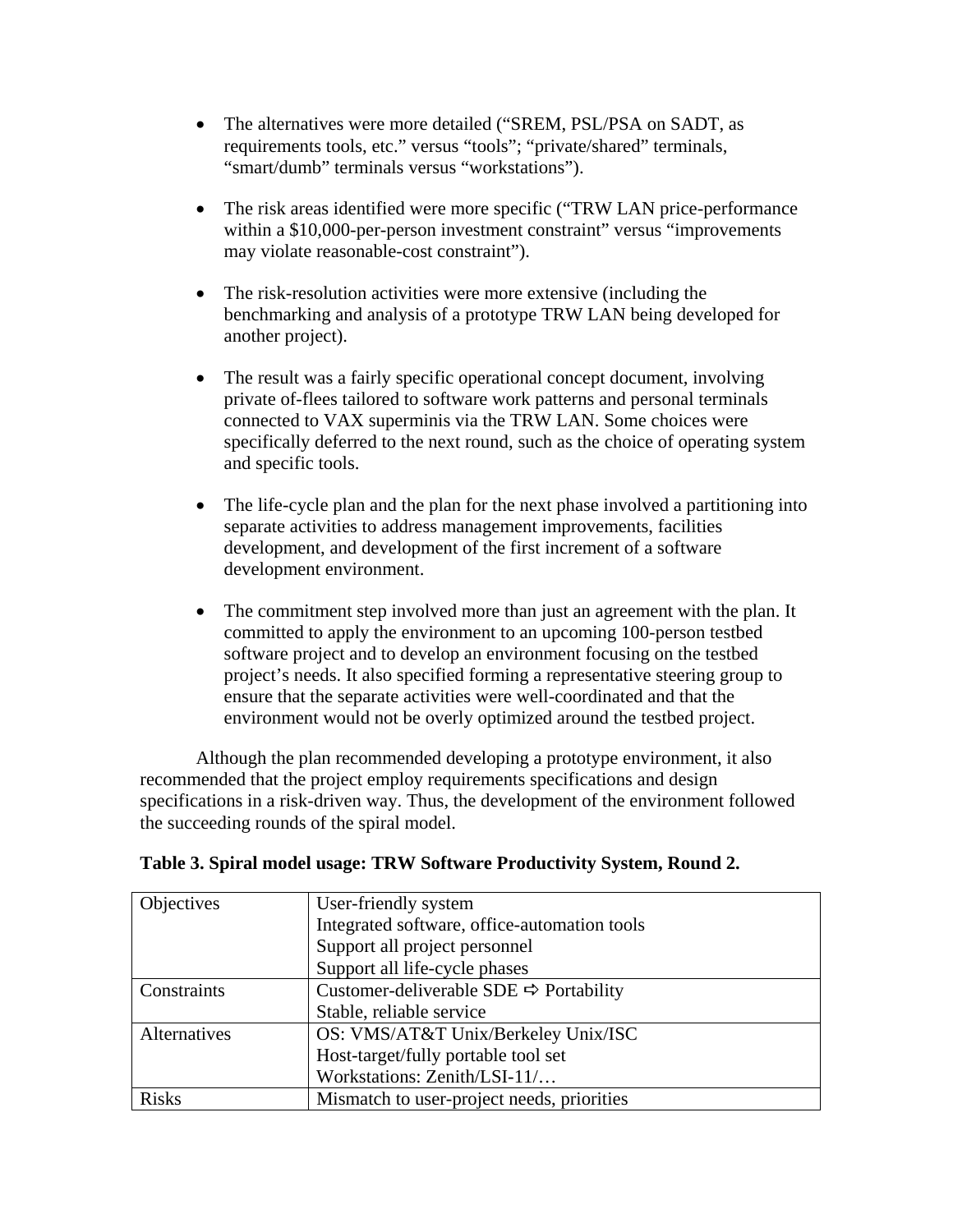|                     | User-unfriendly system                               |  |  |
|---------------------|------------------------------------------------------|--|--|
|                     | • 12-language syndrome; experts-only                 |  |  |
|                     | Unix performance, support                            |  |  |
|                     | Workstation/mainframe compatibility                  |  |  |
| Risk resolution     | User-project surveys, requirements participation     |  |  |
|                     | Survey of Unix-using organizations                   |  |  |
|                     | Workstation study                                    |  |  |
| Risk resolution     | Top-level requirements specification                 |  |  |
| results             | Host-target with Unix host                           |  |  |
|                     | Unix-based workstations                              |  |  |
|                     | Build user-friendly front end for Unix               |  |  |
|                     | Initial focus on tools to support early phases       |  |  |
| Plan for next phase | Overall development plan                             |  |  |
|                     | • for tools: SREM, RTT, PDL, office automation tools |  |  |
|                     | • for front end: Support tools                       |  |  |
|                     | for LAN: Equipment, facilities                       |  |  |
| Commitment          | Proceed with plans                                   |  |  |

**Round 2: Top-Level Requirements Specification.** Table 3 shows the corresponding steps involved during Round 2 defining the software productivity system. Round 2 decisions and their rationale were covered in earlier work<sup>6</sup>; here, we will summarize the considerations dealing with risk management and the use of the spiral model:

- The initial risk-identification activities during Round 2 showed that several system requirements hinged on the decision between a host-target system or a fully portable tool set and the decision between VMS and Unix as the host operating system. These requirements included the functions needed to provide a user friendly front end, the operating system to be used by the workstations, and the functions necessary to support a host-target operation. To keep these requirements in synchronization with the others, a special minispinal was initiated to address and resolve these issues. The resulting review led to a commitment to a host-target operation using Unix on the host system, at a point early enough to work the OS dependent requirements in a timely fashion.
- Addressing the risks of mismatches to the user-project's needs and priorities resulted in substantial participation of the user-project personnel in the requirements definition activity. This led to several significant redirections of the requirements, particularly toward supporting the early phases of the software life cycle into which the user project was embarking, such as an adaptation of the software requirements engineering methodology (SREM) tools for requirements specification and analysis.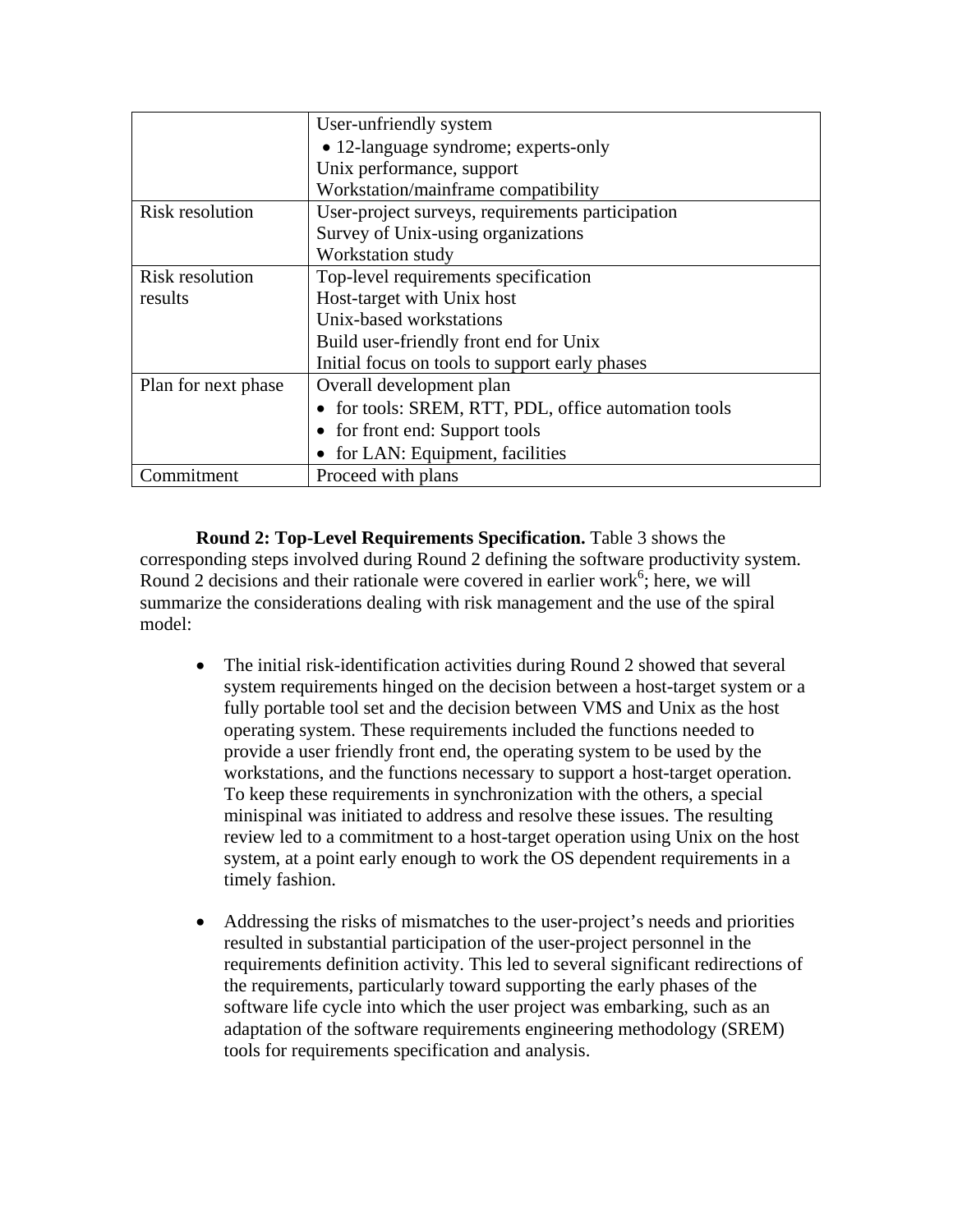It is also interesting to note that the form of Tables 1, 2, and 3 was originally developed for presentation purposes, but subsequently became a standard "spiral model template" used on later projects. These templates are useful not only for organizing project activities, but also as a residual design-rationale record. Design rationale information is of paramount importance in assessing the potential reusability of software components on future projects. Another important point to note is that the use of the template was indeed uniform across the three cycles, showing that the spiral steps can be and were uniformly followed at successively detailed levels of product definition.

**Succeeding rounds.** It will be useful to illustrate some examples of how the spinal model is used to handle situations arising in the preliminary design and detailed design of components of the SPS: the preliminary design specification for the requirements traceability tool (RTT), and a detailed design rework on go-back on the unit development folder (UDF) tool.

*The RTT preliminary design specification.* The RTT establishes the traceability between itemized software requirements specifications, design elements, code elements, and test cases. It also supports various associated query, analysis, and report generation capabilities. The preliminary design specification for the RTT (and most of the other SPS tools) looks different from the usual preliminary design specification, which tends to show a uniform level of elaboration of all components of the design. Instead, the level of detail of the RTT specification is risk-driven.

In areas involving a high risk if the design turned out to be wrong, the design was carried down to the detailed design level, usually with the aid of rapid prototyping. These areas included working out the implications of "undo" options and dealing with the effects of control keys used to escape from various program levels.

In areas involving a moderate risk if the design was wrong, the design was carried down to a preliminary-design level. These areas included the basic command options for the tool and the schemata for the requirements traceability database. Here again, the ease of rapid prototyping with Unix shell scripts supported a good deal of user-interface prototyping.

In areas involving a low risk if the design was wrong, very little design elaboration was done. These areas included details of all the help message options and all the report-generation options, once the nature of these options was established in some example instances.

*A detailed design go-back.* The UDF tool collects into an electronic "folder" all artifacts involved in the development of a single-programmer software unit (typically 500 to 1,000 instructions): unit requirements, design, code, test cases, test results, and documentation. It also includes a management template for tracking the programmer's scheduled and actual completion of each artifact.

An alternative considered during detailed design of the UDF tool was reuse of portions of the RTT to provide pointers to the requirements and preliminary design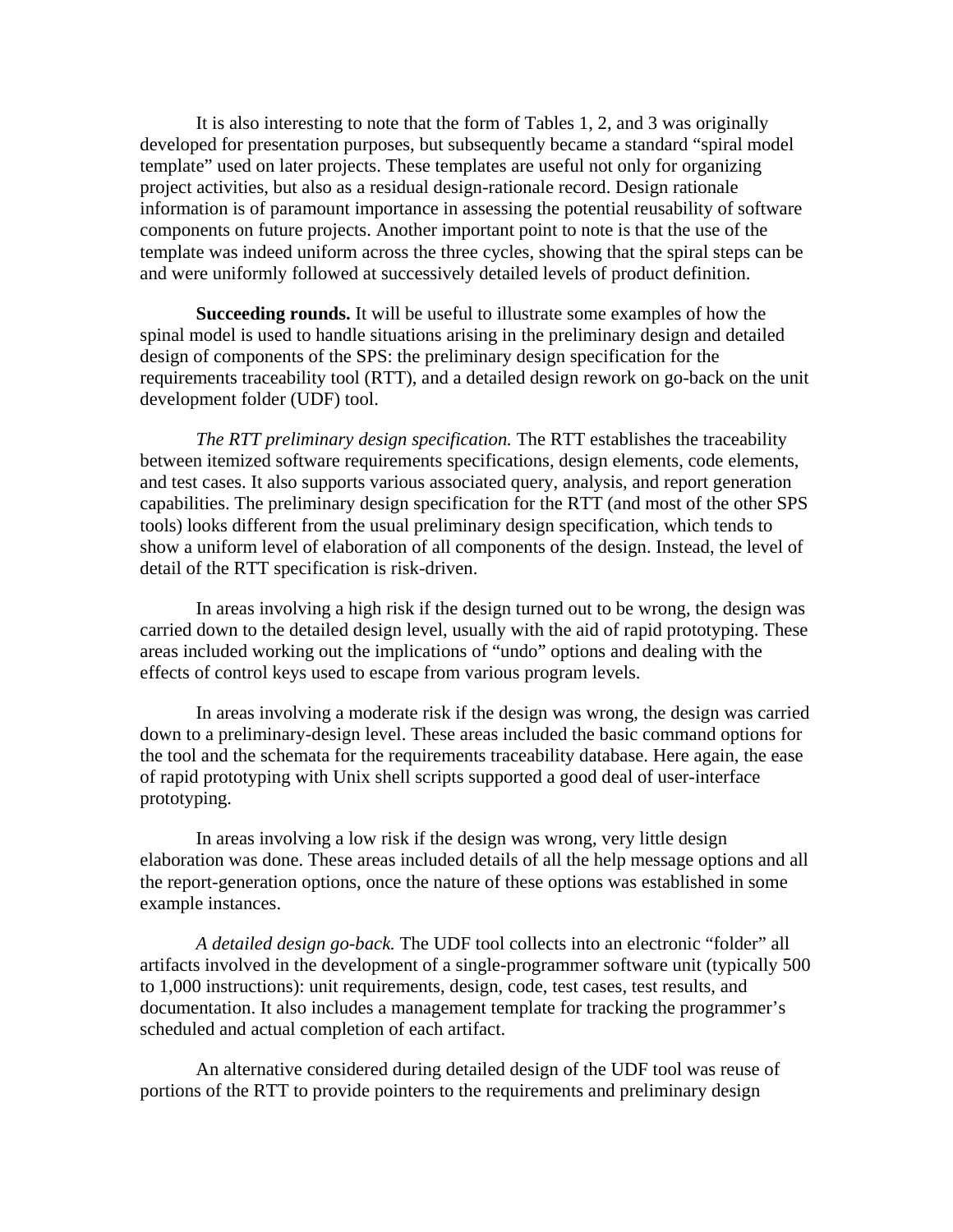specifications of the unit being developed. This turned out to be an extremely attractive alter-native, not only for avoiding duplicate software development but also for bringing to the surface several issues involving many-to-many mappings between requirements, design, and code that had not been considered in designing the UDF tool. These led to a rethinking of the UDF tool requirements and preliminary design, which avoided a great deal of code rework that would have been necessary if the detailed design of the UDF tool had proceeded in a purely deductive, top-down fashion from the original UDF requirements specification. The resulting go-back led to a significantly different, less costly, and more capable UDF tool, incorporating the RTT in its "uses-hierarchy."

*Spiral model features.* These two examples illustrate several features of the spiral approach.

- It fosters the development of specifications that are not necessarily uniform, exhaustive, or formal, in that they defer detailed elaboration of low-risk software elements and avoid unnecessary breakage in their design until the high-risk elements of the design are stabilized.
- It incorporates prototyping as a risk reduction option at any stage of development. In fact, prototyping and reuse risk analyses were often used in the process of going from detailed design into code.
- It accommodates reworks on go-backs to earlier stages as more attractive alternatives are identified on as new risk issues need resolution.

Overall, risk-driven documents, particularly specifications and plans, are important features of the spinal model. Great amounts of detail are not necessary unless the absence of such detail jeopardizes the project. In some cases, such as with a product whose functionality may be determined by a choice among commercial products, a set of weighted evaluation criteria for the products may be preferable to a detailed prestatement of functional requirements.

**Results.** The Software Productivity System developed and supported using the spiral model avoided the identified risks and achieved most of the system's objectives. The SPS has grown to include over 300 tools and over 1,300,000 instructions; 93 percent of the instructions were reused from previous project-developed, TRW-developed, or external-software packages. Over 25 projects have used all on portions of the system. All of the projects fully using the system have increased their productivity at least 50%; indeed, most have doubled their productivity (when compared with cost-estimation model predictions of their productivity using traditional methods).

However, one risk area—that projects with non-Unix target systems would not accept a Unix-based host system—was underestimated. Some projects accepted the host—target approach, but for various reasons (such as customer constraints and zerocost target machines) a good many did not. As a result, the system was less widely used on TRW projects than expected. This and other lessons learned have been incorporated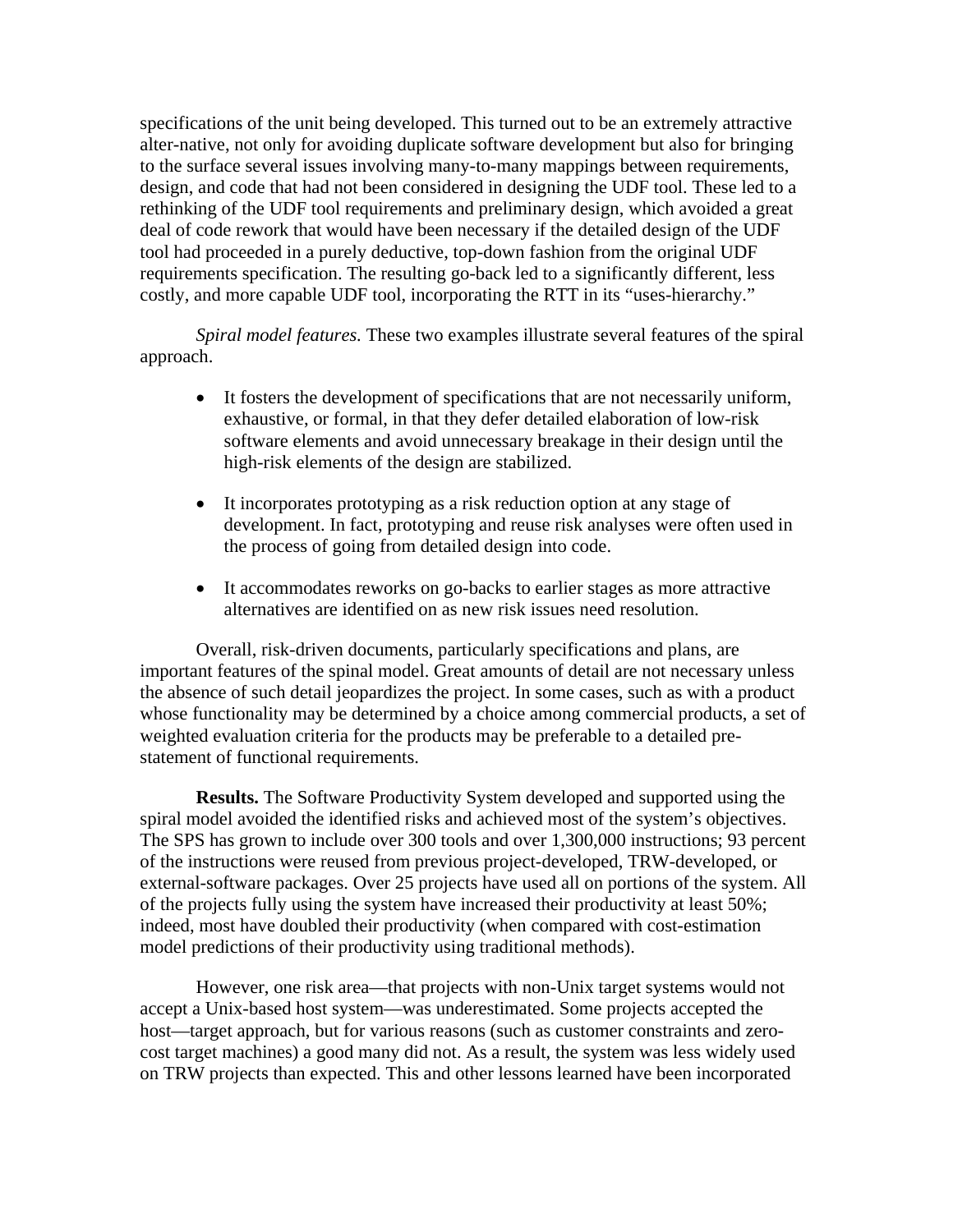into the spiral model approach to developing TRW's next-generation software development environment.

# Evaluation

**Advantages.** The primary advantage of the spiral model is that its range of options accommodates the good features of existing software process models, while its risk-driven approach avoids many of their difficulties. In appropriate situations, the spiral model becomes equivalent to one of the existing process models. In other situations, it provides guidance on the best mix of existing approaches to a given project; for example, its application to the TRW-SPS provided a risk-driven mix of specifying, prototyping, and evolutionary development.

The primary conditions under which the spiral model becomes equivalent to other main process models are summarized as follows:

- If a project has a low risk in such areas as getting the wrong user interface or not meeting stringent performance requirements, and if it has a high risk in budget and schedule predictability and control, then these risk considerations drive the spiral model into an equivalence to the waterfall model.
- If a software product's requirements are very stable (implying a low risk of expensive design and code breakage due to requirements changes during development), and if the presence of errors in the software product constitutes a high risk to the mission it serves, then these risk considerations drive the spiral model to resemble the two-leg model of precise specification and formal deductive program development.
- If a project has a low risk in such areas as losing budget and schedule predictability and control, encountering large-system integration problems, or coping with information sclerosis, and if it has a high risk in such areas as getting the wrong user interface or user decision support requirements, then these risk considerations drive the spinal model into an equivalence to the evolutionary development model.
- If automated software generation capabilities are available, then the spiral model accommodates them either as options for rapid prototyping on for application of the transform model, depending on the risk considerations involved.
- If the high-risk elements of a project involve a mix of the risk items listed above, then the spinal approach will reflect an appropriate mix of the process models above (as exemplified in the TRW-SPS application). In doing so, its risk avoidance features will generally avoid the difficulties of the other models.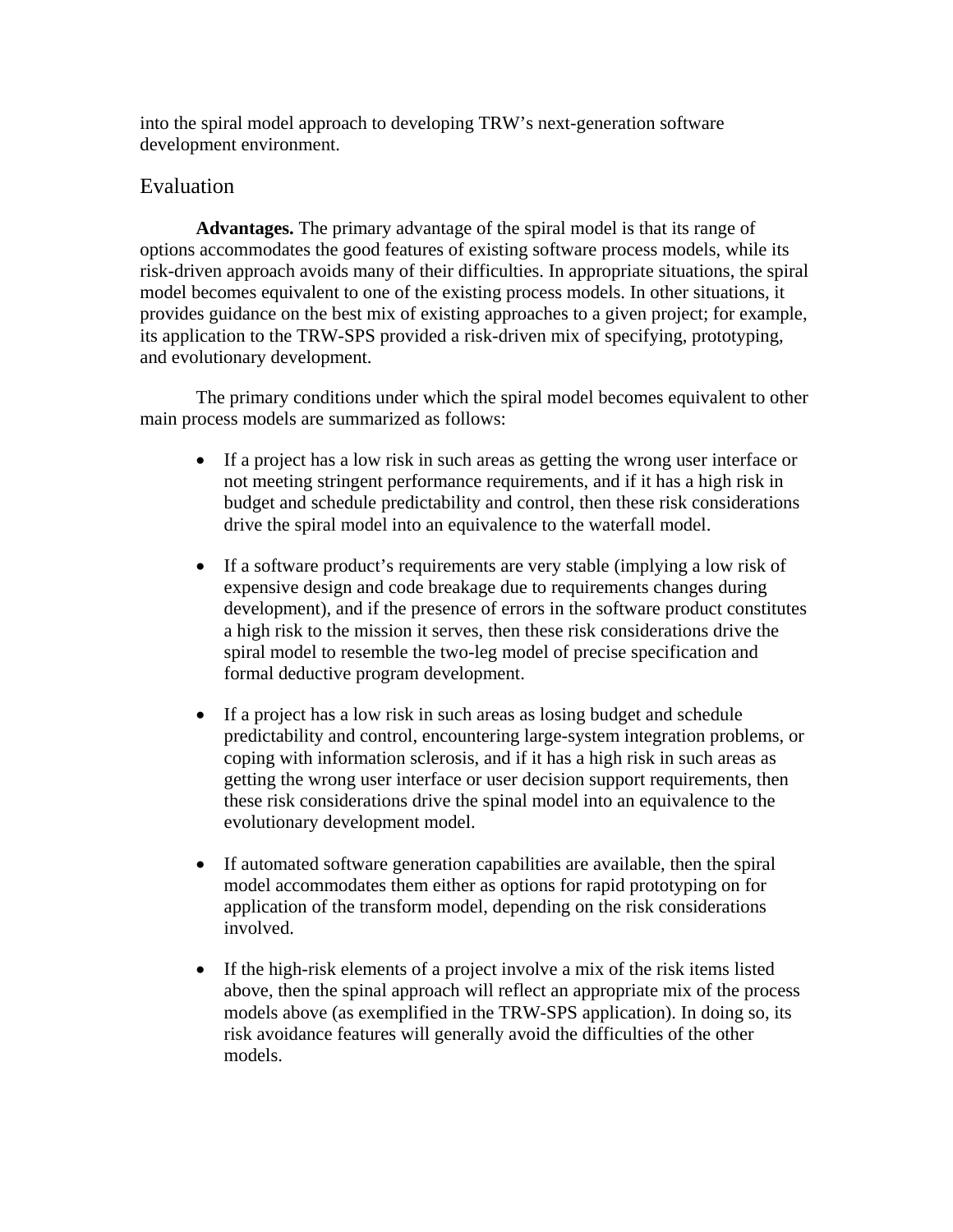The spiral model has a number of additional advantages, summarized as follows:

*It focuses early attention on options involving the reuse of existing software.* The steps involving the identification and evaluation of alternatives encourage these options.

*It accommodates preparation for life-cycle evolution, growth, and changes of the software product.* The major sources of product change are included in the prod-uct's objectives, and information-hiding approaches are attractive architectural design alternatives in that they reduce the risk of not being able to accommodate the productcharge objectives.

*It provides a mechanism for incorporating software quality objectives into software product development.* This mechanism derives from the emphasis on identifying all types of objectives and constraints during each round of the spiral. For example, Table 3 shows user-friendliness, portability, and reliability as specific objectives and constraints to be addressed by the SPS. In Table 1, security constraints were identified as a key risk item for the SPS.

*It focuses on eliminating errors and unattractive alternatives early.* The risk analysis, validation, and commitment steps cover these considerations.

*For each of the sources of project activity and resource expenditure, it answers the key question, "How much is enough?"* Stated another way, "How much of requirements analysis, planning, configuration management, quality assurance, testing, formal verification, and so on should a project do?" Using the risk-driven approach, one can see that the answer is not the same for all projects and that the appropriate level of effort is determined by the level of risk incurred by not doing enough.

*It does not involve separate approaches for software development and software enhancement (or maintenance).* This aspect helps avoid the "second-class citizen" status frequently associated with software maintenance. It also helps avoid many of the problems that currently ensue when high-risk enhancement efforts are approached in the same way as routine maintenance efforts.

*It provides a viable framework for integrated hardware-software system development.* The focus on risk management and on eliminating unattractive alternatives early and inexpensively is equally applicable to hardware and software.

**Difficulties.** The full spiral model can be successfully applied in many situations, but some difficulties must be addressed before it can be called a mature, universally applicable model. The three primary challenges involve matching to contract software, relying on risk-assessment expertise, and the need for further elaboration of spiral model steps.

*Matching to contract software.* The spiral model currently works well on internal software developments like the TRW-SPS, but it needs further work to match it to the world of contract software acquisition.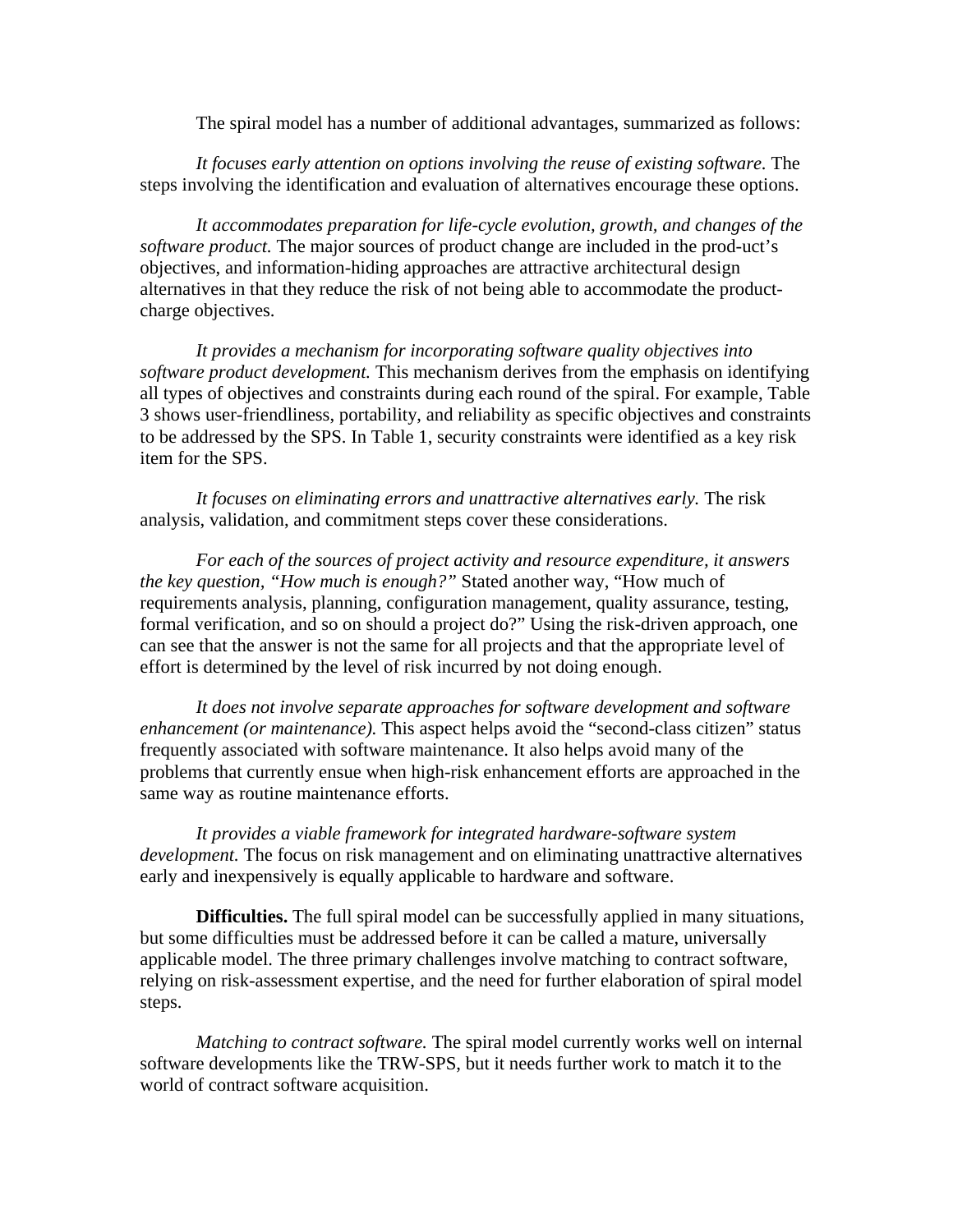Internal software developments have a great deal of flexibility and freedom to accommodate stage-by-stage commitments, to defer commitments to specific options, to establish minispinals to resolve critical-path items, to adjust levels of effort, or to accommodate such practices as prototyping, evolutionary development, or design-to-cost. The world of contract software acquisition has a harder time achieving these degrees of flexibility and freedom without losing accountability and control, and a harder time defining contracts whose deliverables are not well specified in advance.

Recently, a good deal of progress has been made in establishing more flexible contract mechanisms, such as the use of competitive front-end contracts for concept definition or prototype fly-offs, the use of level-of-effort and award-fee contracts for evolutionary development, and the use of design-to-cost contracts. Although these have been generally successful, the procedures for using them still need to be worked out to the point that acquisition managers feel fully comfortable using them.

*Relying on risk-assessment expertise.* The spiral model places a great deal of reliance on the ability of software developers to identify and manage sources of project risk.

A good example of this is the spiral model's risk-driven specification, which carries high-risk elements down to a great deal of detail and leaves low-risk elements to be elaborated in later stages; by this time, there is less risk of breakage.

However, a team of inexperienced or low-balling developers may also produce a specification with a different pattern of variation in levels of detail: a great elaboration of detail for the well-understood, low-risk elements, and little elaboration of the poorly under stood, high-risk elements. Unless there is an insightful review of such a specification by experienced development or acquisition personnel, this type of project will give an illusion of progress during a period in which it is actually heading for disaster.

Another concern is that a risk-driven specification will also be people-dependent. For example, a design produced by an expert may be implemented by non-experts. In this case, the expert, who does not need a great deal of detailed documentation, must produce enough additional documentation to keep the non-experts from going astray. Reviewers of the specification must also be sensitive to these concerns.

With a conventional, document-driven approach, the requirement to carry all aspects of the specification to a uniform level of detail eliminates some potential problems and permits adequate review of some aspects by inexperienced reviewers. But it also creates a large drain on the time of the scarce experts, who must dig for the critical issues within a large mass of non-critical detail. Furthermore, if the high-risk elements have been glossed oven by impressive-sounding references to poorly understood capabilities (such as a new synchronization concept or a commercial DBMS), there is an even greater risk that the conventional approach will give the illusion of progress in situations that are actually heading for disaster.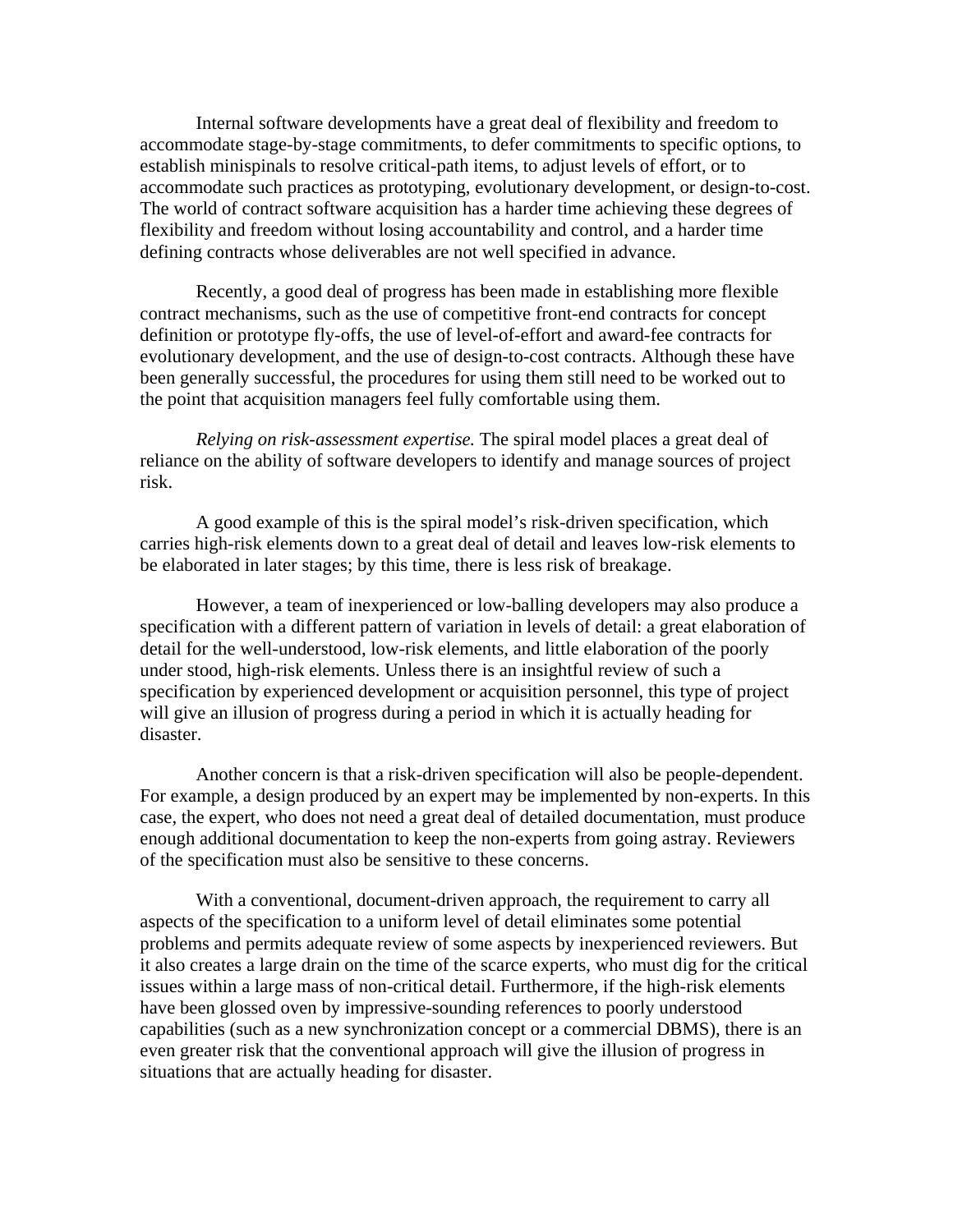*Need for further elaboration of spiral model steps.* In general, the spiral model process steps need further elaboration to ensure that all software development participants are operating in a consistent context.

Some examples of this are the need for more detailed definitions of the nature of spiral model specifications and milestones, the nature and objectives of spiral model reviews, techniques for estimating and synchronizing schedules, and the nature of spiral model status indicators and cost-versus-progress tracking procedures. Another need is for guidelines and checklists to identify the most likely sources of project risk and the most effective risk-resolution techniques for each source of risk.

Highly experienced people can successfully use the spiral approach without these elaborations. However, for large-scale use in situations in which people bring widely differing experience bases to the project, added levels of elaboration—such as have been accumulated oven the years for document-driven approaches—are important in ensuring consistent interpretation and use of the spinal approach across the project.

Efforts to apply and refine the spiral model have focused on creating a discipline of software risk management, including techniques for risk identification, risk analysis, risk prioritization, risk management planning, and risk-element tracking. The prioritized top-ten list of software risk items given in Table 4 is one result of this activity. Another exam-pie is the risk management plan discussed in the next section.

|    | <b>Risk Item</b>  | Risk management techniques                                        |
|----|-------------------|-------------------------------------------------------------------|
|    | 1. Personnel      | Staffing with top talent, job matching; teambuilding; morale      |
|    | shortfalls        | building; cross-training; pre-scheduling key people               |
|    | 2. Unrealistic    | Detailed, multisource cost and schedule estimation; design to     |
|    | schedules and     | cost; incremental development; software reuse; requirements       |
|    | budgets           | scrubbing                                                         |
|    | 3. Developing the | Organization analysis; mission analysis; ops-concept formulation; |
|    | wrong software    | user surveys; prototyping; early users' manuals                   |
|    | functions         |                                                                   |
|    | 4. Developing the | Task analysis; prototyping; scenarios; user characterization      |
|    | wrong user        | (functionality, style, workload)                                  |
|    | interface         |                                                                   |
| 5. | Gold plating      | Requirements scrubbing; prototyping; cost-benefit analysis;       |
|    |                   | design to cost                                                    |
| 6. | Continuing        | High change threshold; information hiding; incremental            |
|    | stream of         | development (defer changes to later increments)                   |
|    | requirement       |                                                                   |
|    | changes           |                                                                   |
|    | 7. Shortfalls in  | Benchmarking; inspections; reference checking; compatibility      |
|    | externally        | analysis                                                          |
|    | furnished         |                                                                   |
|    | components        |                                                                   |

#### **Table 4. A prioritized top-ten list of software risk items**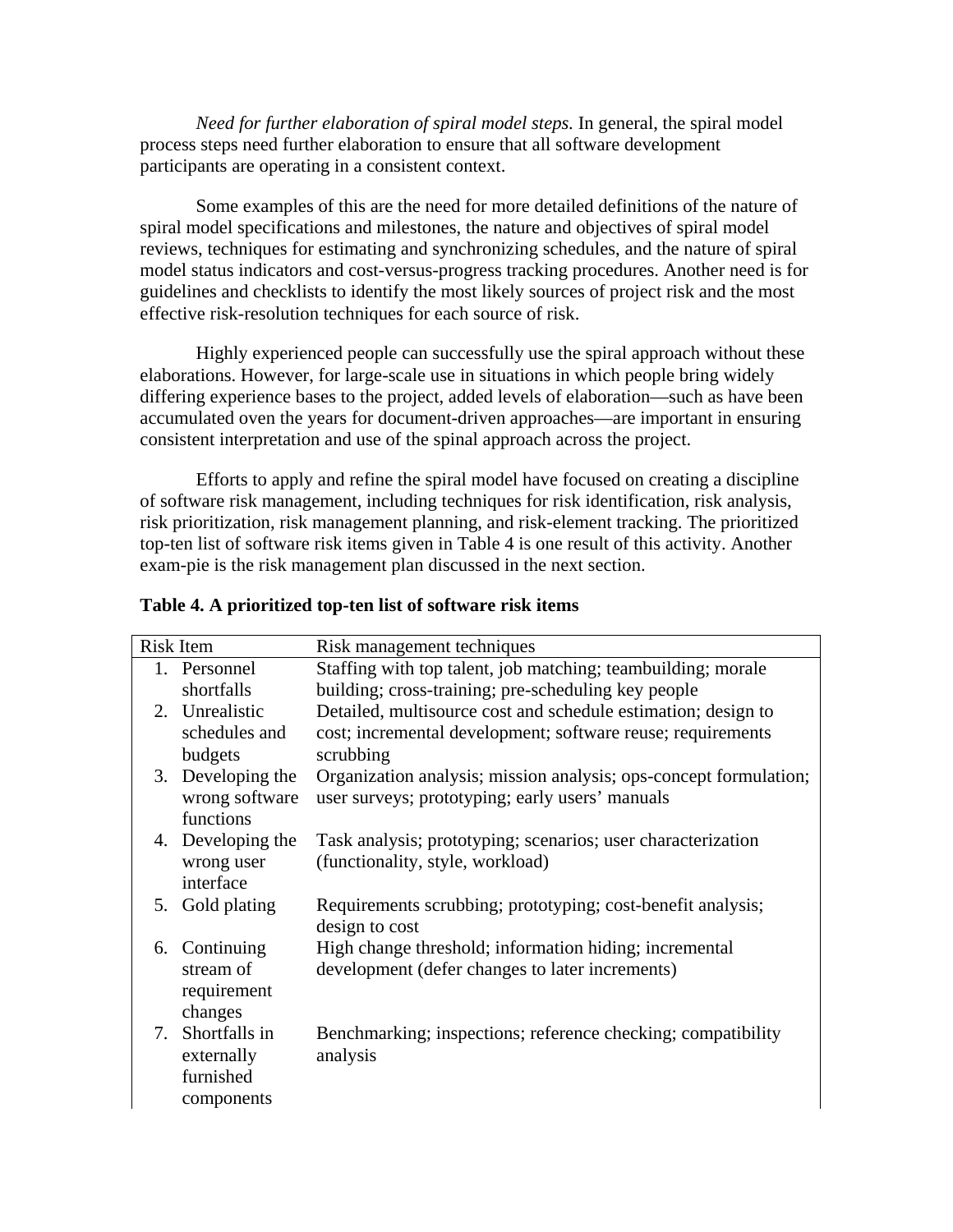| Shortfalls in<br>8.<br>externally<br>performed<br>tasks | Reference checking; pre-award audits; award-fee contracts;<br>competitive design or prototyping; teambuilding |
|---------------------------------------------------------|---------------------------------------------------------------------------------------------------------------|
| 9. Real-time<br>performance<br>shortfalls               | Simulation; benchmarking; modeling; prototyping;<br>instrumentation; tuning                                   |
| 10. Straining<br>computer-<br>science<br>capabilities   | Technical analysis; cost—benefit analysis; prototyping; reference<br>checking                                 |

**Implications: The Risk Management Plan.** Even if an organization is not ready to adopt the entire spiral approach, one characteristic technique that can easily be adapted to any life-cycle model provides many of the benefits of the spiral approach. This is the risk management plan summarized in Table 5. This plan basically ensures that each project makes an early identification of its top risk items (the number 10 is not an absolute requirement), develops a strategy for resolving the risk items, identifies and sets down an agenda to resolve new risk items as they surface, and highlights progress versus plans in monthly reviews.

## **Table 5. Software risk management plan**

| Identify the project's top 10 risk items.                 |
|-----------------------------------------------------------|
| Present a plan for resolving each risk item.              |
| Update list of top risk items, plan, and results monthly. |
| Highlight risk-item status in monthly project reviews.    |
| • Compare with previous month's rankings, status.         |
| Initiate appropriate corrective actions.                  |

The risk management plan has been used successfully at TRW and other organizations. Its use has ensured appropriate focus on early prototyping, simulation, benchmarking, key-person staffing measures, and other early risk-resolution techniques that have helped avoid many potential project "show-stoppers." The recent US Department of Defense standard on software management, DoD-Std-2167, requires that developers produce and use risk management plans, as does its counterpart US Air Force regulation, AFR 800-14.

Overall, the Risk Management Plan and the maturing set of techniques for software risk management provide a foundation for tailoring spinal model concepts into the more established software acquisition and development procedures.

We can draw four conclusions from the data presented: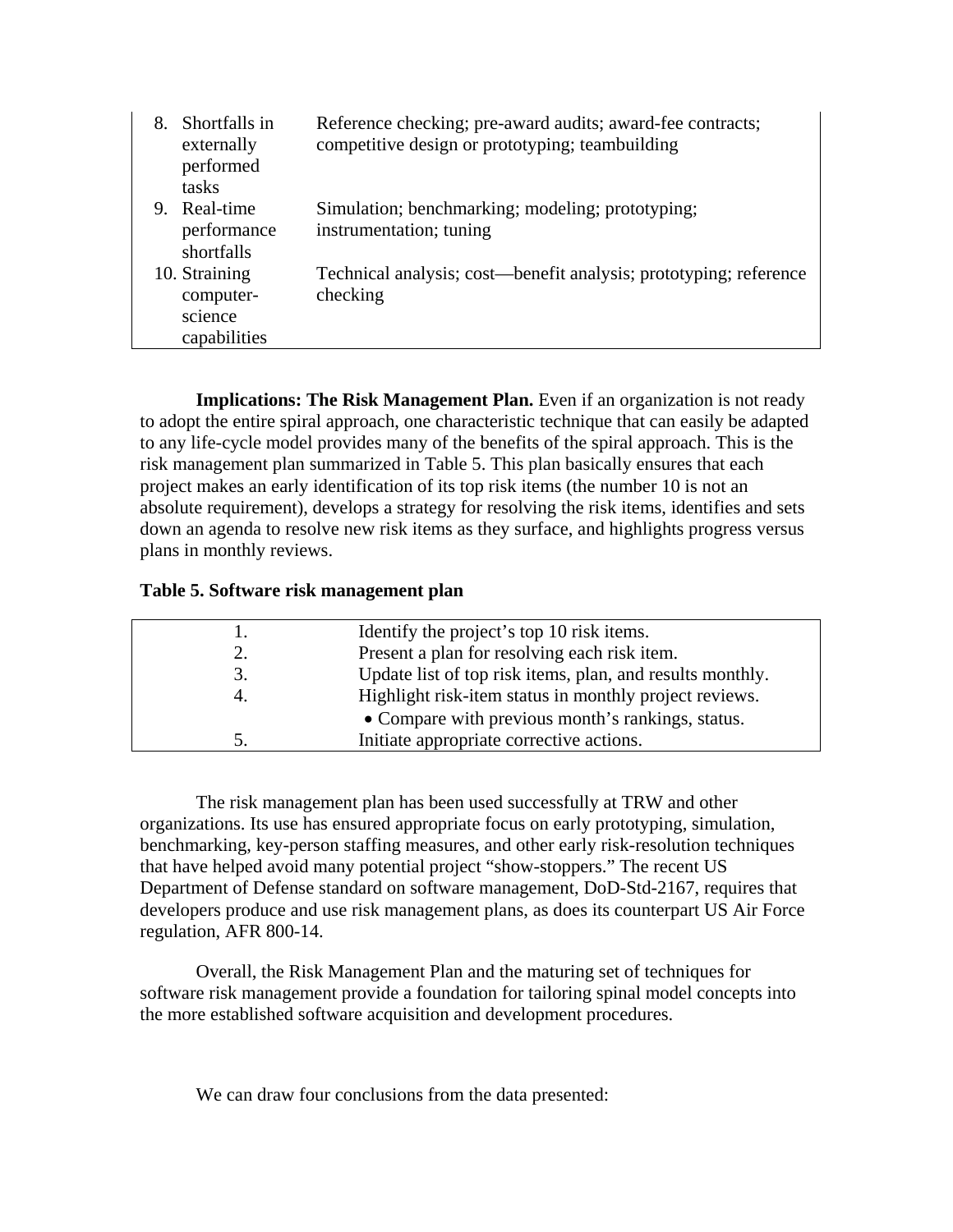- (1) The risk-driven nature of the spiral model is more adaptable to the full range of software project situations than are the primarily document-driven approaches such as the waterfall model or the primarily code-driven approaches such as evolutionary development. It is particularly applicable to very large, complex, ambitious soft-wane systems.
- (2) The spiral model has been quite successful in its largest application to date: the development and enhancement of the TRW-SPS. Overall, it achieved a high level of software support environment capability in a very short time and provided the flexibility necessary to accommodate a high dynamic range of technical alternatives and user objectives.
- (3) The spiral model is not yet as fully elaborated as the more established models. Therefore, the spinal model can be applied by experienced personnel, but it needs further elaboration in such areas as contracting, specifications, milestones, reviews, scheduling, status monitoring, and risk area identification to be fully usable in all situations.
- (4) Partial implementations of the spiral model, such as the risk management plan, are compatible with most current process models and are very helpful in overcoming major sources of project risk.

# Acknowledgments

I would like to thank Frank Belz, Lob Penedo, George Spadano, Bob Williams, Bob Balzen, Gillian Frewin, Peter Hamer, Manny Lehman, Lee Ostenweil, Dave Parnas, Bill Riddle, Steve Squires, and Dick Thayen, along with the Computer reviewers of this article, for their stimulating and insightful comments and discussions of earlier versions, and Nancy Donato for producing its several versions.

# References

- 1. F.P. Brooks et al., *Defense Science Board Task Force Report on Military Software*, Office of the Under Secretary of Defense for Acquisition, Washington, DC 20301, Sept. 1987.
- 2. H.D. Benington, "Production of Large Computer Programs," *Proc. ONR Symp. Advanced Programming Methods for Digital Computers*, June 1956, pp. 15–27. Also available in *Annals of the History of Computing*, Oct. 1983, pp. 350–361, and *Proc. Ninth Int'l Conf Software Engineering*, Computer Society Press, 1987.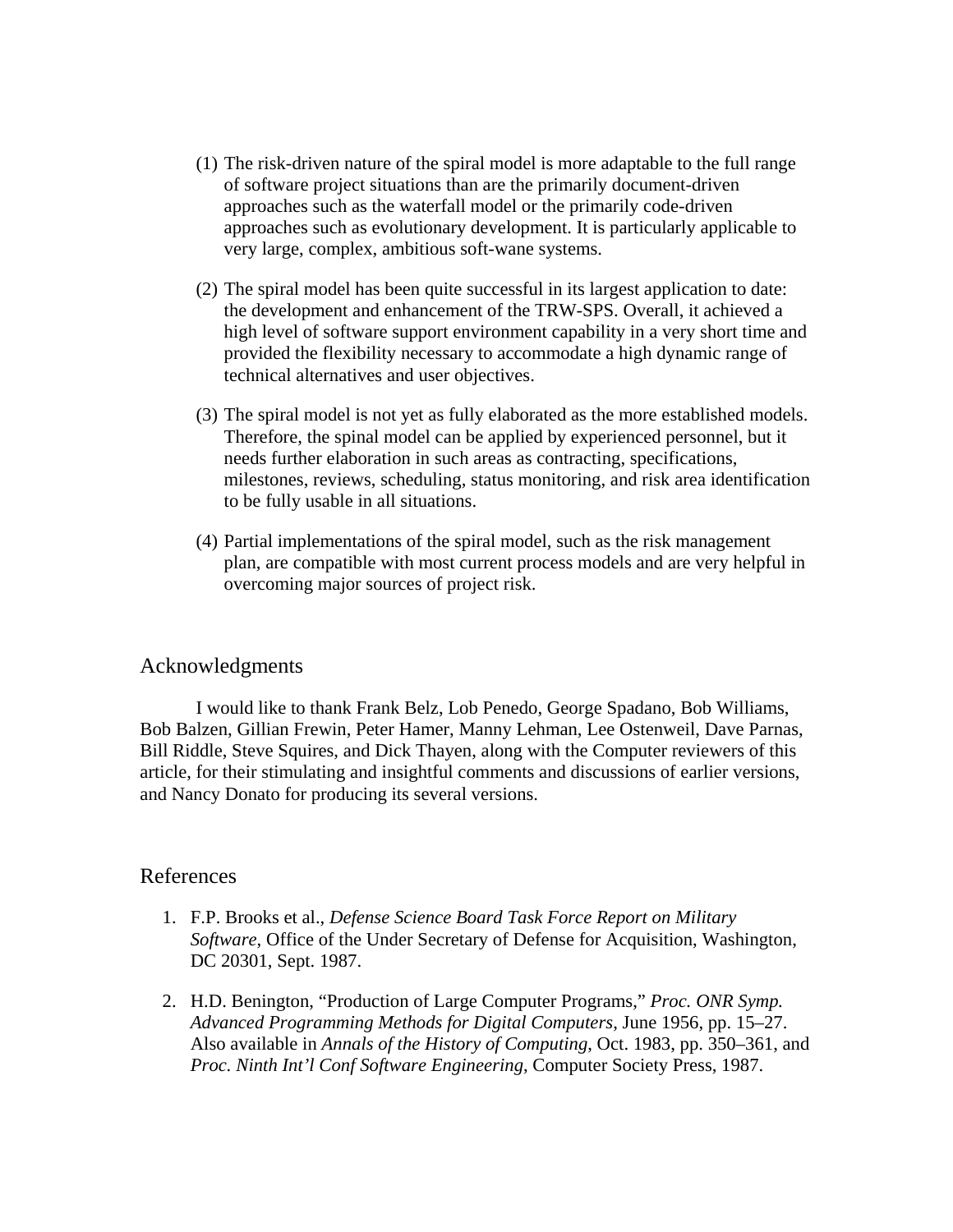- 3. W.W. Royce, "Managing the Development of Large Software Systems: Concepts and Techniques," *Proc. Wescon*, Aug. 1970. Also available in *Proc. ICSE 9*, Computer Society Press, 1987.
- 4. D.D. McCracken and M.A. Jackson, "Life-Cycle Concept Considered Harmful," *ACM Software Engineering Notes*, Apr. 1982, pp. 29–32.
- 5. R. Balzer, T.E. Cheatham, and C. Green, "Software Technology in the I990s: Using a New Paradigm," *Computer*, Nov. 1983, pp. 39–45.
- 6. B.W. Boehm et al., "A Software Development Environment for Improving Productivity," *Computer*, June 1984, pp. 30–44.
- 7. B.W. Boehm, *Software Engineering Economics*, Prentice-Hall, 1981, Chap. 33.

# Further reading

The software process model field has an interesting history, and a great deal of stimulating work has been produced recently in this specialized area. Besides the references to this article, here are some additional good sources of insight:

#### **Overall process model issues and results**

Agresti's tutorial volume provides a good overview and set of key articles. The three recent *Software Process Workshop Proceedings* provide access to much of the recent work in the area.

Agresti, W.W., *New Paradigms for Software Development*, IEEE Catalog No. EH0245-1, 1986.

Dowson, M., ed., *Proc. Third Int'l Software Process Workshop*, IEEE Catalog No. TH0184-2, Nov. 1986.

Potts, C., ed., *Proc. Software Process Workshop*, IEEE Catalog No. 84CH2044-6, Feb. 1984.

Wileden, J.C., and M. Dowson, eds., Proc. Int'l Workshop Software Process and Software Environments, *ACM Software Engineering Notes*, Aug. 1986.

#### **Alternative process models**

More detailed information on waterfall-type approaches is given in:

Evans, M.W., P. Piazza, and J.P. Dolkas, *Principles of Productive Software Management*, John Wiley & Sons, 1983.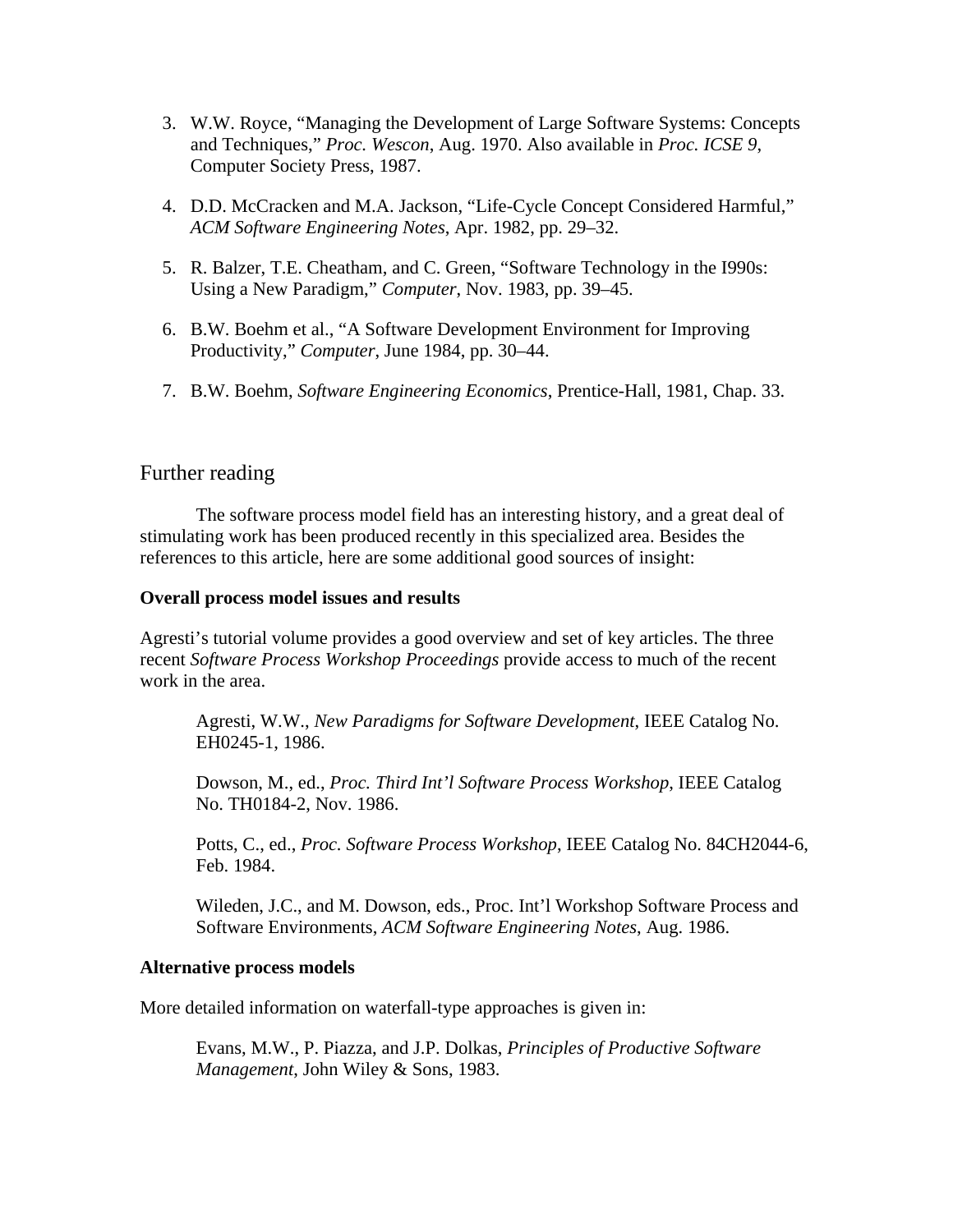Hice, G.F., W.J. Turner, and L.F. Cashwell, *System Development Methodology*, North Holland, 1974 (2nd ed., 1981).

More detailed information on evolutionary development is provided in:

Gilb, T., *Principles of Software Engineering Management*, Addison-Wesley, 1988 (currently in publication).

Some additional process model approaches with useful features and insights may be found in:

Lehman, M.M., and L.A. Belady, *Program Evolution: Processes of Software Change*, Academic Press, 1985.

Osterweil, L., "Software Processes are Software, Too," *Proc. ICSE 9*, IEEE Catalog No. 87CH2432-3, Mar. 1987, pp. 2–13.

Radice, R.A., et al., "A Programming Process Architecture," *IBM Systems J.*, Vol. 24, No. 2, 1985, pp. 79–90.

#### **Spiral and spiral-type models**

Some further treatments of spiral model issues and practices are:

Belz, F.C., "Applying the Spiral Model: Observations on Developing System Software in Ada," *Proc. 1986 Annual Conf. on Ada Technology*, Atlanta, 1986, pp. 57–66.

Boehm, B.W., and F.C. Belz, "Applying Process Programming to the Spiral Model," *Proc. Fourth Software Process Workshop*, IEEE, May 1988.

Iivari, J., "A Hierarchical Spiral Model for the Software Process," *ACM Software Engineering Notes*, Jan. 1987, pp. 33–37.

Some similar cyclic spinal-type process models from other fields are described in:

Carlsson, B., P. Keane, and J.B. Martin, "R&D Organizations as Learning Systems," *Sloan Management Review*, Spring 1976, pp. 1–15.

Fisher, R., and W. Ury, *Getting to Yes*, Houghton Mifflin, 1981; Penguin Books, 1983, pp. 68–71.

Kolb, D.A., "On Management and the Learning Process," MIT Sloan School Working Article 652-73, Cambridge, Mass., 1973.

#### **Software risk management**

The discipline of software risk management provides a bridge between spiral model concepts and currently established software acquisition and development procedures.